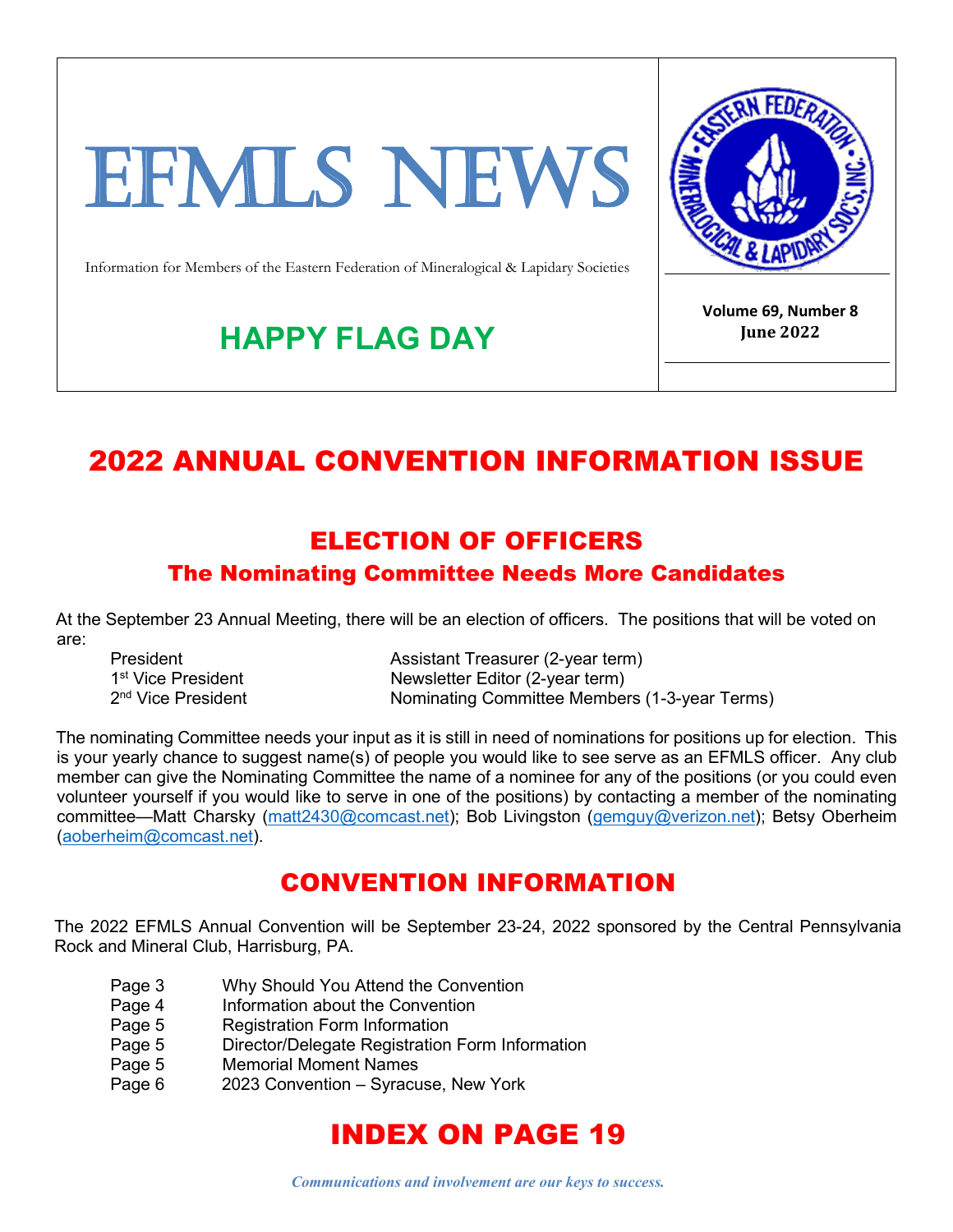# EFMLS OFFICERS

#### 2021-2022

| <b>ELLERY BOROW</b>      | <b>President</b>                         | rocknellery@fairpoint.net       |  |
|--------------------------|------------------------------------------|---------------------------------|--|
| <b>BILL STEPHENS</b>     | 1 <sup>st</sup> Vice President           | bstephens@stephensenv.com       |  |
| <b>LARRY HUFFMAN</b>     | 2 <sup>nd</sup> Vice President           | ldhuff314@gmail.com             |  |
| <b>KARENNE SNOW</b>      | <b>Secretary</b>                         | mineral.fossils.rocks@gmail.com |  |
| <b>BARBARA RINGHISER</b> | <b>Treasurer</b>                         | bar5678@aol.com                 |  |
|                          |                                          |                                 |  |
| <b>JOHN SPEIER</b>       | <b>Assistant Treasurer</b>               | fontsyscp@hotmail.com           |  |
| <b>MARY BATEMAN</b>      | <b>Editor</b>                            | mbateman1@verizon.net           |  |
| <b>ERIC HOFFMAN</b>      | <b>Immediate Past President</b>          | ephoffman@gmail.com             |  |
| <b>HAZEL REMALEY</b>     | <b>Past President's Advisory Council</b> | northridge5@yahoo.com           |  |
| <b>RJ HARRIS</b>         | <b>General Show Chairman</b>             | roqfreq@rjharris.com            |  |

Editor contact information: efmlsnews.editor@gmail.com, The EFMLS website can be found a[t www.EFMLS.org.](http://www.efmls.org/)

the EFMLS clubs - thank you all for your years of service.

**Deadline is the first of each month prior to publication date** (i.e., March 1 for April issue). If you cannot meet the deadline, please contact the editor. No issue is normally published during July nor August. Non-commercial reprint permission is granted unless otherwise reserved. *EFMLS News* is the official newsletter of the Eastern Federation of Mineralogical and Lapidary Societies, Inc.

## PRESIDENT'S MESSAGE VOLUNTEERISM

The community of volunteerism is exceedingly strong in our clubs and federation. Just think of all the effort to put on a club show, write a monthly newsletter, arrange club digs, or research interesting programs. Everything we do in our hobby is accomplished by dedicated, devoted and determined volunteers. To all the volunteers in all

In looking through past EFMLS Directories of member clubs it was noted that many clubs have one or two persons serving in multiple positions. Does that mean the club could use a few more volunteers from its membership? It does sometimes happen that members attend meetings for the program and are not otherwise interested in serving the club.

Here are a few ideas to encourage members to move up to being volunteers:

- Serving a club is fun. Helping a club be a better club is fun. Keep this fun front and center.
- Being a part of the team that makes the club work so well is an uplifting and rewarding experience.
- Make sure the effort of volunteers is recognized, appreciated and valued.
- Let prospective volunteers know there are experienced club members willing to offer their knowledge and support with the position - that they do not have to go it alone.
- Offer mentoring options so a prospective volunteer can get their feet wet before becoming the chair of this or that committee.
- Publicly thank volunteers for what they do. Keep the smiles genuine.

**(Continued on page 9)**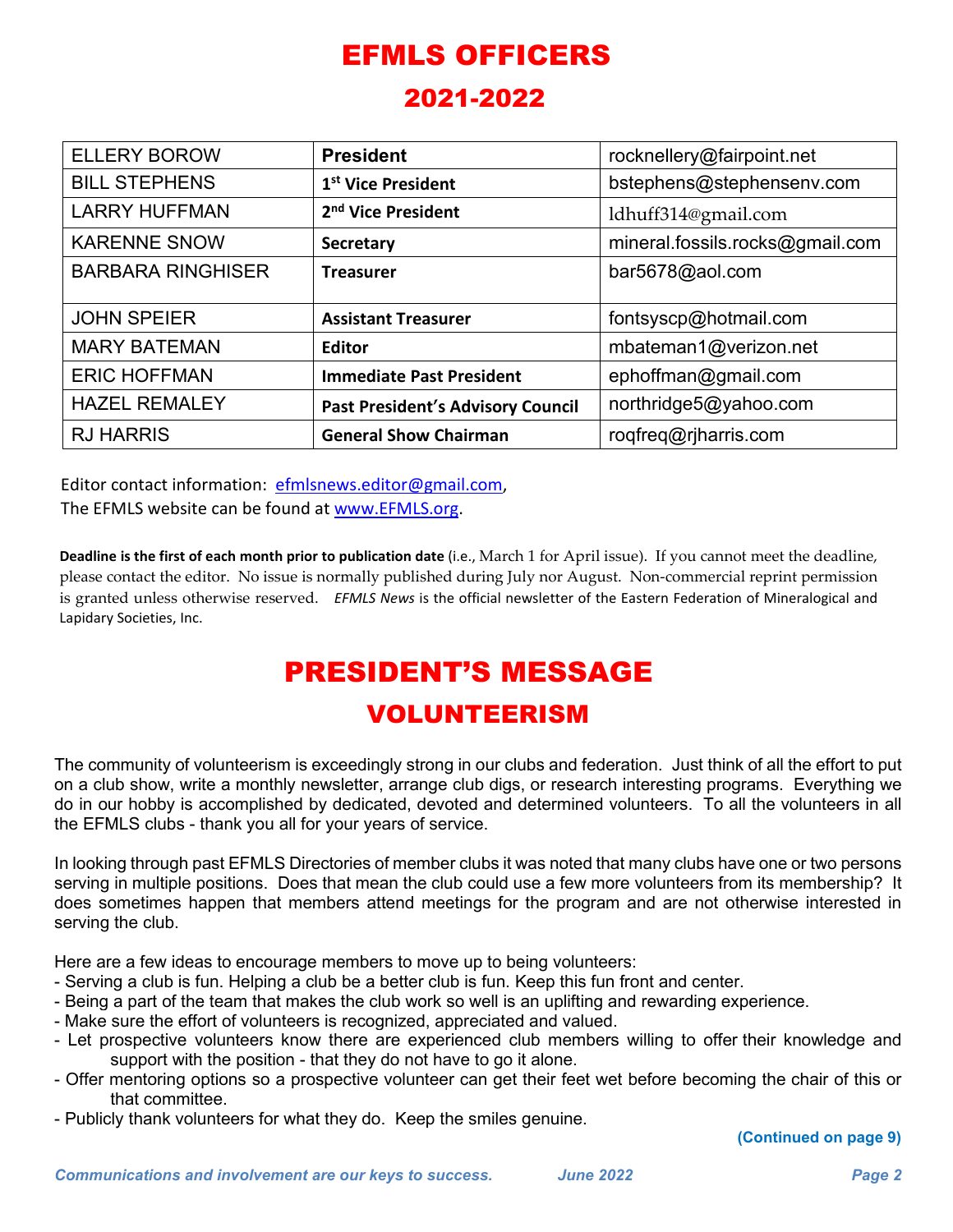# EFMLS Convention 2022

#### Why Should You Come?

There will be many great activities in Harrisburg in September.

First is Central Pennsylvania's wonderful show with a splendid variety of dealers. Both Saturday and Sunday, geologist Jeri Jones (from the zoom Rock Room) will give his usual educational and entertaining talks for kids



(and enjoyed by adults.) Topics include Fun with Minerals, Fossils, Earthquakes and Volcanoes, Panning for Gold and Tracking a Dinosaur. Activities such as the Rock Wheel, Silent Auctions and grab bags make obtaining specimens economical.

On Saturday morning there is the Editors Breakfast. In the afternoon is the EFMLS auction. There are always wonderful items to bid on. In the evening is the banquet and awards presentation. Our speaker, Evan Jones (Bob Jones' son), will be with us via zoom. Evan is leaving for the Munich show the following day, else he would attend in person.

Sunday morning is the free field trip to Mount Pleasant Mills where recently some marvelous wavelite as well as other minerals have been found. It is open only to convention attendees. Bill Stephens recently did a great article on what is being found at the quarry.

Accommodations are at Penn Harris which is now Wyndham and is being totally renovated.

This year you will be able to register online and pay by PayPal.

Conventions give us the opportunity to interact socially with fellow rockhounds and have informal discussions. This has not been possible the last two years and this chance should be very welcomed.

But utmost is that this may be one of the most important annual meetings in a long time. The disruptiveness of covid and internal problems in the Federation the last two years have highlighted the need for some changes. Some of the issues include: insurance, the web site, bylaw changes, changing the state of incorporation and future projections. Plus, how do we move into the 21<sup>st</sup> century without leaving non technophiles behind?

One of the major projects in progress is establishing the data base. Once finished, through the website, each club will be able to enter or change/correct their information (officers, show dates, etc.) at any time. Thus, information can always be current. There will be no need for the yearly information sheets and delay while they are being processed. Also, you will be able to pay dues on line. While authorized Federation personnel will have excess to all information, you will decide what information can be released to the public. Some clubs may need training in this. Plans are being made to have this training available at the convention.

Come be a part of the future. Make your voice heard in open discussions open to all. All voices should be represented, even/especially the quiet ones. The Executive Board and other active volunteers have been working to make needed corrections. Add your input. Maybe even join them by offering to fill one of the empty officer or chairperson openings. You can make a difference! The more helping hands the lighter the load.

Come join us in Harrisburg and have a rollicking good time! We will rock you.

#### *Central Pennsylvania Rock and Mineral Club*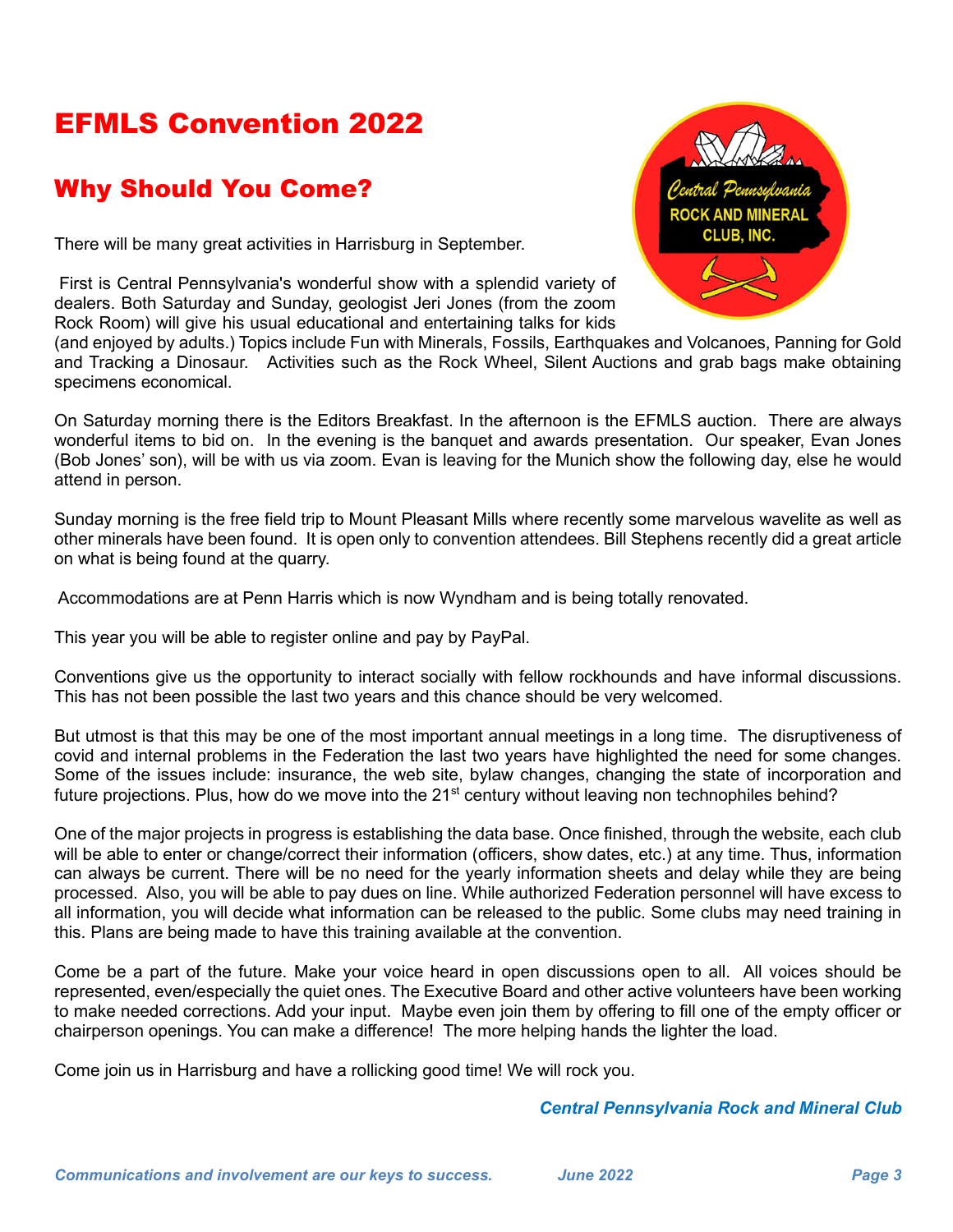## INTERESTING INFORMATION ABOUT THE 72<sup>ND</sup> ANNUAL MEETING & CONVENTION (SEPTEMBER 23-25)

First, you will be able to meet in-person- allowing you to rekindle old friendships and the opportunity to meet new friends!

I, for one, have been waiting for this convention since our last in-person convention in 2019. If you were at the 2019 convention, you will remember the wonderful time hosted by the Orange County Mineral Society (OCMS). I know many of you still speak about those wonderful cupcakes that were handmade by OCMS Heather Shield's daughter! There were a few other members of the OCMS that also made the event memorable, including Mike Tedford (President), Ron Nelson (Treasurer), Mark Kucera and Heather Shields!

The 72<sup>nd</sup> Annual Meeting & Convention will be a great experience! The show and convention are being held by the Central Pennsylvania Rock and Mineral Club (CPRMC). This is not their first rodeo at hosting the Federation.

RJ Harris and his members have been working on all the details and I am happy to report the following:

The host hotel is the same as it was the last time--only now the hotel is part of the Wyndham chain-- Penn Harris Hotel. The hotel has undergone renovations. You can check the hotel out on their website: [https://pennharrishotel.com](https://pennharrishotel.com/) The featured amenities include free wi-fi, free parking, an outdoor pool, and a restaurant. It is also pet-friendly!

Hotel rates are \$99.00 per night for either single or double occupancy. Reserve your room under EFMLS Convention. The phone number is 717-763-7117. Check in is after 3:00 pm and checkout by 11:00 am. The cutoff date for the group rate is September 5, 2022. I would advise you to make your reservations now so you do not forget! You can always cancel. The Convention check-in is from 4:00 pm to 6:00 pm at the Hotel on Friday, September23rd.

A room has been reserved for the Cracker Barrel and business meetings. Check with the hotel front desk for the name and location of the meeting room. The check-in for the convention will be held at that vicinity.

The 2-day ticket to the CPRMC show costs only \$5.00. The show is being held at Harrisburg Consistory Scottish Rite located at 2701 N 3rd St., Harrisburg. The show is minutes away from the Capitol Building if you are interested in a little sight-seeing. The Capitol building was noted by President Theodore Roosevelt – "It's the handsomest building I ever saw."

If you are planning on attending the Editor's Breakfast – it will be on Saturday from 8:00 am to 10:00 am. The buffet is \$20.00 per person. The menu includes the following:

Orange Juice, Freshly Brewed Regular and Decaffeinated Coffee, and Selection of Hot Teas. Fresh Seasonal Fruit Bowl, Chef's Assortment of Muffins, White and Wheat Toast with Butter and Jelly, Farm Fresh Scrambled Eggs, Thick Cut Smoked Bacon OR Sausage Links, Home Fried Potatoes

The Annual Auction will also take place on Saturday at 1:00 pm **at the show**. This is always a fun activity. As in the past, please provide donations to me by Friday evening after the meeting (of course- earlier is better!). Do not forget to bring some extra money so that you can purchase items, usually at bargain prices. (This is a good way to support your organization and provide monies to the Endowment Fund.)

The banquet is also on Saturday, September 23<sup>rd</sup> at a cost of \$45.00 per person. Evan Jones, son of Bob Jones, will be speaking to us from Arizona via Zoom. Evan would have travelled to Pennsylvania, however, he is leaving for Munich (Germany) the following morning. Evan was thrilled to be asked to be a speaker since his dad was the guest speaker at one of the earlier conventions held by CPRMC. The banquet menu consists of a choice of: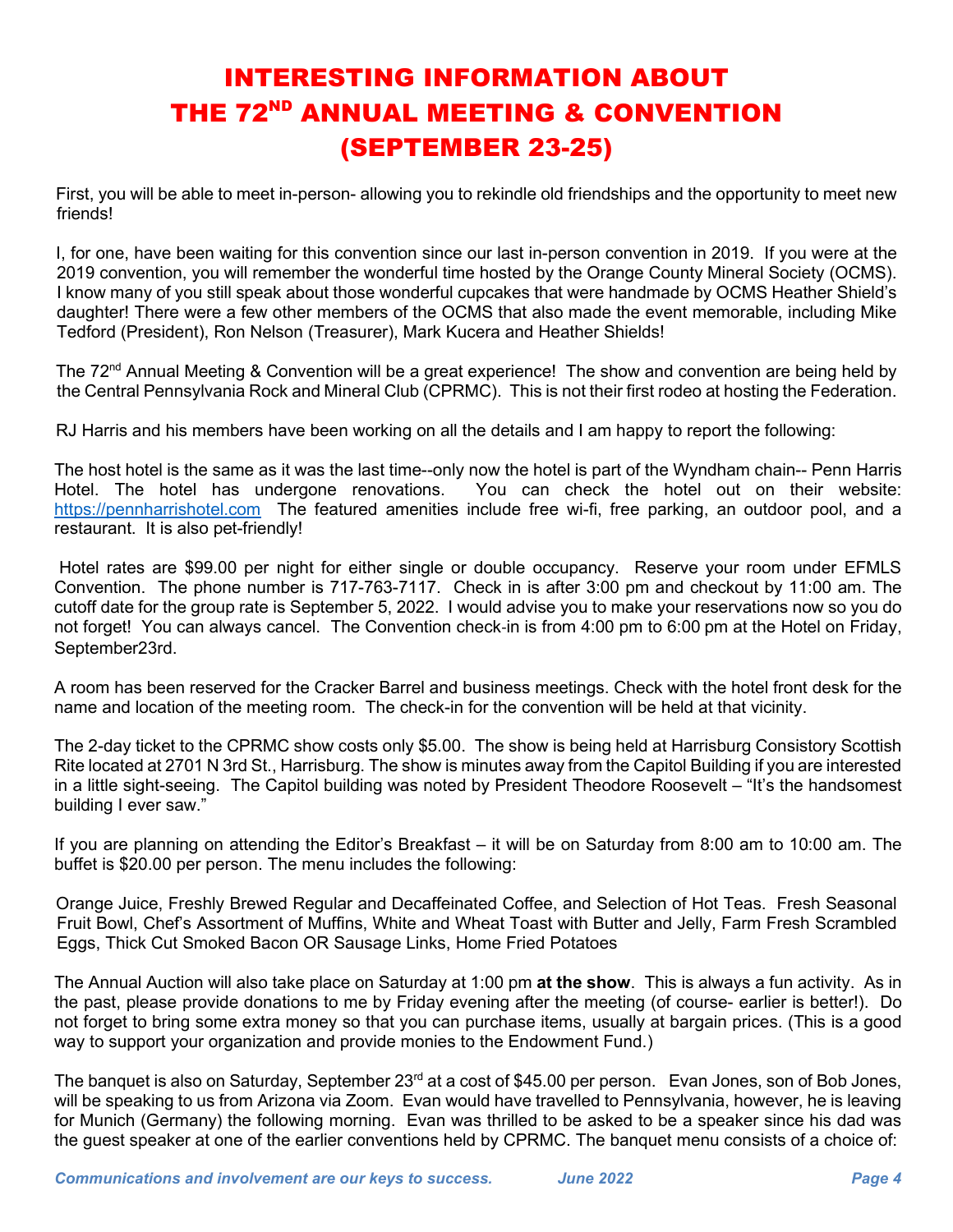LEMON ROSEMARY CHICKEN. Chicken Breast dredged in seasoned flour, pan seared and finished with a Lemon Rosemary Sauce.

ZUCCHINI RUSTICA. GF Artichoke Hearts, Red Onion, Kalamata Olives, Capers, and Sundried Tomatoes sauteed in olive oil and garlic, served over zucchini noodles.

They will handle special dietary needs if noted in advance.

There is a fieldtrip to National Limestone, Mt. Pleasant Mills Quarry on Sunday at 10:00 am. There is no fee to attend but you must be registered for the convention. According to Mindat.org, this quarry is famous for the abundance of calcite crystals, both clear and orange in color, and tank-colored dogtooth calcites–many of them are highly fluorescent. Recently Bill Stephens, EFMLS 1<sup>st</sup> VP, was at the site, working with others to open a fresh deposit of wavellite. You can also find strontianite, fluorite and fossils of the Devonian era. The Quarry is an active quarry during the week--allowing you the opportunity of finding something interesting each time you go!

Harrisburg is located on the Susquehanna River. The city has played a major role in the Westward expansion, the Civil War, and the Industrial Revolution. Come to Harrisburg and explore the natural beauty that surrounds the area. Visit the 2,600 acres of Hawk Mountain Sanctuary, famous as the world's first refuge for birds of prey. Scenic overlooks range from 1,300 to 1,500 feet in elevation providing first class view of the raptors as they fly past the ridgetops. Over 235 species of birds have been sighted. (Don't forget to visit the giftshop open 9:00 am to 5:00 pm daily!)

Hope to see you all there!

*Cheryl Neary, Convention Advisory Chair*

#### REGISTRATION FORMS

Fillable registration forms can be found on the EFMLS website at EFMLS.org. If you are receiving this newsletter via e-mail, the fillable form is included as an attachment to this e-mail. The form contains information concerning the convention schedule, cost of activities (where applicable), and to whom and where to send your form. You have the option to register by mail or online and pay via PayPal. See the form for details. **Deadline for advance registration is August 23, 2022**

#### DIRECTOR/DELEGATE REGISTRATION FORMS

Fillable director/delegate registration forms can be found on the EFMLS website at EFMLS.org. If you are receiving this newsletter via e-mail, the fillable form is included as an attachment to this e-mail. The form contains information on your club representation at the convention -- the name of the club, director (club president) and alternate, and delegate and alternate. See the form for details. It needs to be **signed by a club officer and returned to Karenne Snow, EFMLS Secretary, by September 7, 2022.** 

## MEMORIAL MOMENT – CALL FOR NAMES

This past year has been an especially difficult one with regard to EFMLS clubs losing valued and respected members to COVID-19 and other non-COVID related issues. Our EFMLS and AFMS annual conventions will soon be upon us and we would like to respectfully memorialize the members of EFMLS clubs who have passed away in the last two (2) years.

*Communications and involvement are our keys to success. June 2022 Page 5*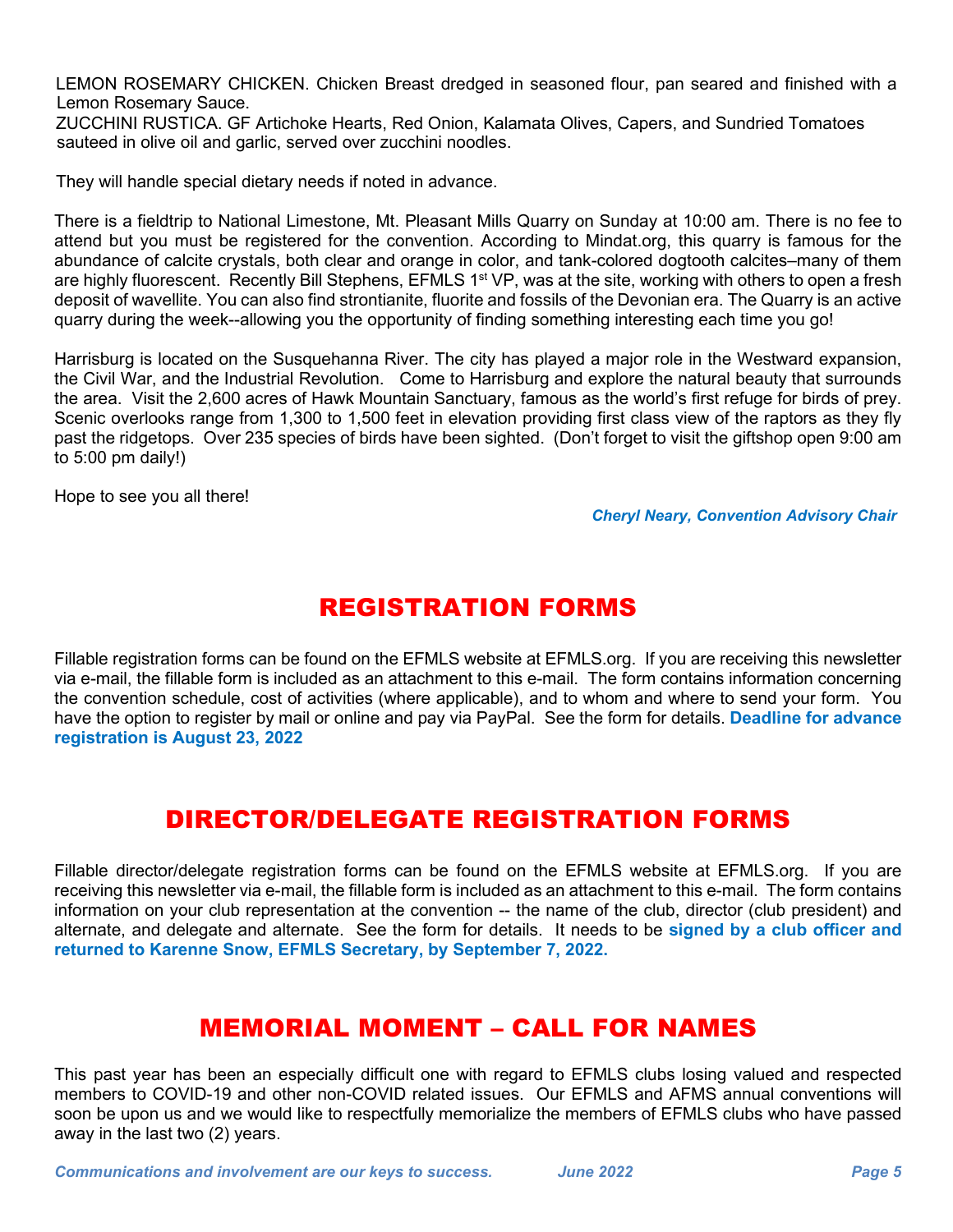Send the names of EFMLS club members who have passed to Ellery Borow via U.S. Mail at Post Office Box 47, Waterville, Maine 04903, by phone at (207) 547-3154, for e-mail, please contact me a[t rocknelleery@fairpoint.net.](mailto:rocknelleery@fairpoint.net) If you are aware of members from other clubs who have also passed, please let me know their name(s) and club affiliation. Any duplication will be resolved prior to the convention.

Thank you for your assistance with names for this Memorial Moment. Please accept our sincere condolences for these loses to your club family.

*Ellery Borow, EFMLS President*

## 2023 CONVENTION

The 2023 Convention will be held in Syracuse, New York in July, 2023. The folks at the Gem & Mineral Society of Syracuse graciously volunteered to host the 2023 convention since the 2021 Annual Meeting to be held there was held virtually.

The EFMLS is still hoping to get volunteer clubs for 2024 and 2025. In 2025, the EFMLS also hosts the AFMS convention. Our last joint convention was held in 2018 in Raleigh, NC. There is a chance another NC club may host the 2025! More to follow…….

*Cheryl Neary, Convention Advisory Chair*

# EDITORS CORNER DECADE CLUB

The Decade Club was founded in 1991 to honor editors whose dedication to their club's newsletter as editor spans ten or more years. Over the more than twenty years since its inception, many fine editors have been added to the rolls of the Decade Club. We gratefully acknowledge the invaluable contributions of all the members to their clubs and to the EFMLS

 Ellery Borow—Water-Oak Gem and Mineral Society Natalie Darling—Gem and Mineral Society of Lynchburg Kathy Hrechka—Micromineralogists of the National Capital Area, Inc. Dan Imel—Rochester Lapidary Society David Glick—Nittany Mineral Society Marion Wheaton—Lakeshore Gem and Mineral Club Pamela Wingrod—Tuscarora Lapidary Society

Have you been an editor of your club newsletter/bulletin for ten (10) or more years? If so, you are a member of an elite group of bulletin editors who have served their club. We don't know how many years you have served so, please, let Lucy Jackson [\(bnl1@optonline.net\)](mailto:bnl1@optonline.net) know if you have ten or more years; how many years you have served, the name of your bulletin and club, and, of course, don't forget to give your name.

**Deadline for being acknowledged at the convention is August 31, 2022.** 

#### EDITORS BREAKFAST

The Editors Breakfast will be on Saturday, September 24, 2022, from 8:00 AM to 10:00 AM. We hope that you will attend even if you are not an editor. Editors will receive their awards for their 2021 bulletins. If your editor cannot attend, we ask that you come to the breakfast so you can pick up your club's awards and present them at your next club meeting.

*Lucy Jackson, Chairman EFMLS Bulletin Editors Advisory Committee*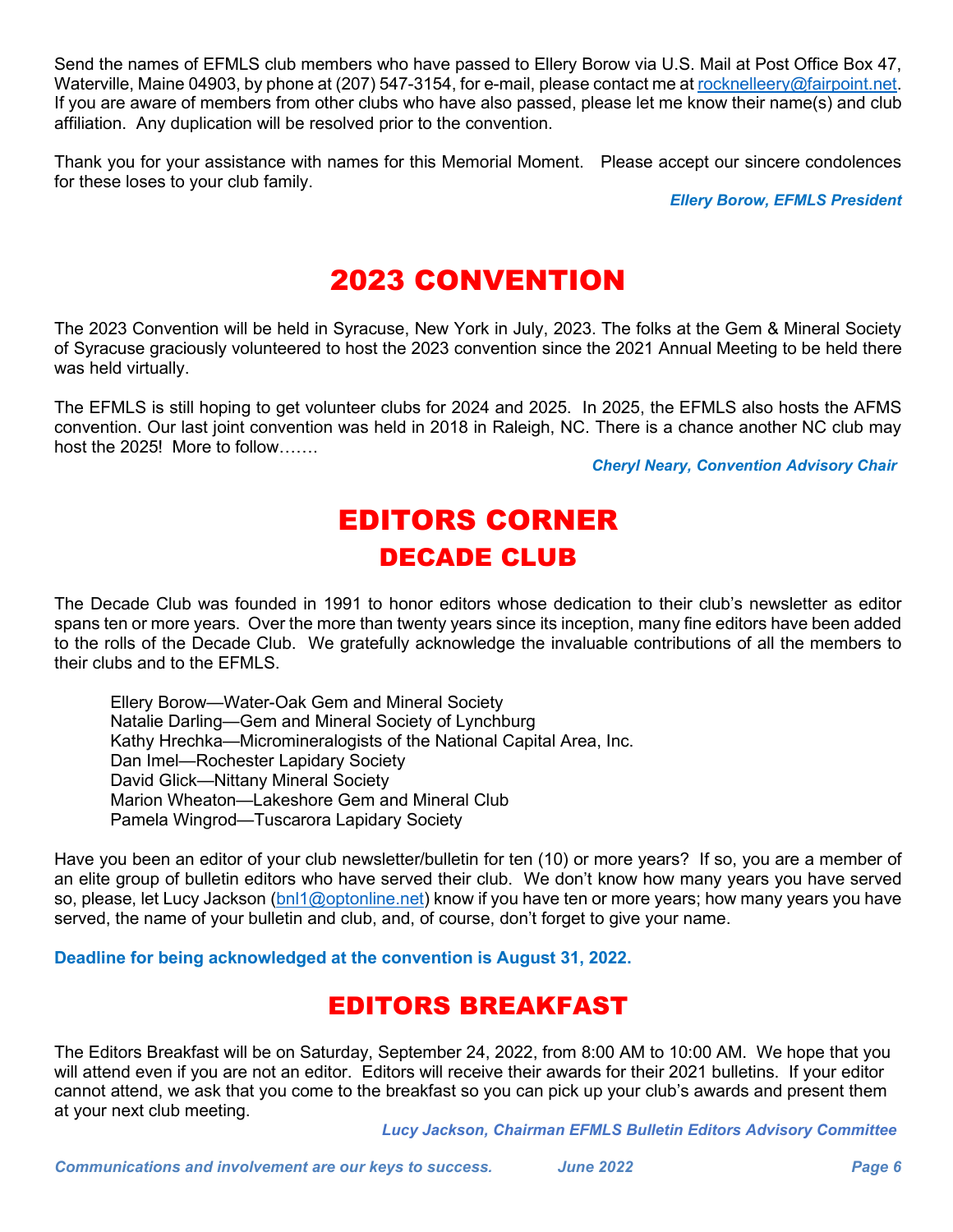# EVEN NUMBERED REGIONAL VICE PRESIDENTIAL NOMINATIONS

The nominations/elections for even numbered Regional Vice Presidents will soon necessarily close. If you wish to run, please throw your hat in the ring by emailing me at [bstephens@stephensenv.com.](mailto:bstephens@stephensenv.com) If you would like to nominate someone and that person has kindly agreed to serve, also, please, email me. These are important positions and the RVP's can represent multiple clubs at the convention if club Presidents cannot attend. Please follow up as quickly as possible. Vacancies remain.

*Bill Stephens, EFMLS 1st Vice President*

# AFMS SCHOLARSHIP FOUNDATION

The American Federation of Mineralogical Societies' Scholarship Foundation is a special way in which to honor members of your club, either as a memorial or for outstanding contributions. It can also mark certain milestones for your club.

The Foundation provides scholarships to graduate students in the earth sciences. By the time they are in graduate school, students have a good idea of their goals in life. Monies donated go into a restricted fund from which only the interest and dividends are used to provide the scholarships, ensuring that the fund stays intact. Currently, we give \$4,000 a year to two students in each of the six Regional Federations (one Federation has its own program).

Now that more clubs are meeting in person, your club might want to resume its contributions to the Foundation. When I receive the donation, I record it in the register along with the total contributions to date, notify the club (or individual), and forward the check to AFMS. Each club attains another 100% level for every dollar per member (a club with 50 members advances another 100% with a \$50 donation). The amounts are cumulative each year and do not expire.

Individuals may donate, and they can indicate which club they want credited.

If you would like to donate, please send your check made out to "AFMS Scholarship Foundation" to P.O. Box 302, Glyndon, MD 21071-0302. Indicate the club's name, number of members, and address so that I can acknowledge the contribution.

Thank you in advance for your consideration. It is a good cause. *Steve Weinberger, Chairman EFMLS AFMS Scholarship Foundation*

# MEET YOUR BOARD! BILL STEPHENS, PG, 1<sup>ST</sup> VICE PRESIDENT

To utilize Benjamin Franklin's quote - "if you want something done, ask a busy person." Bill has been serving our Federation since 2019, as a Board Member. He was an active member of the Delaware Society many years prior, holding various positions, such as, show chair and field trips.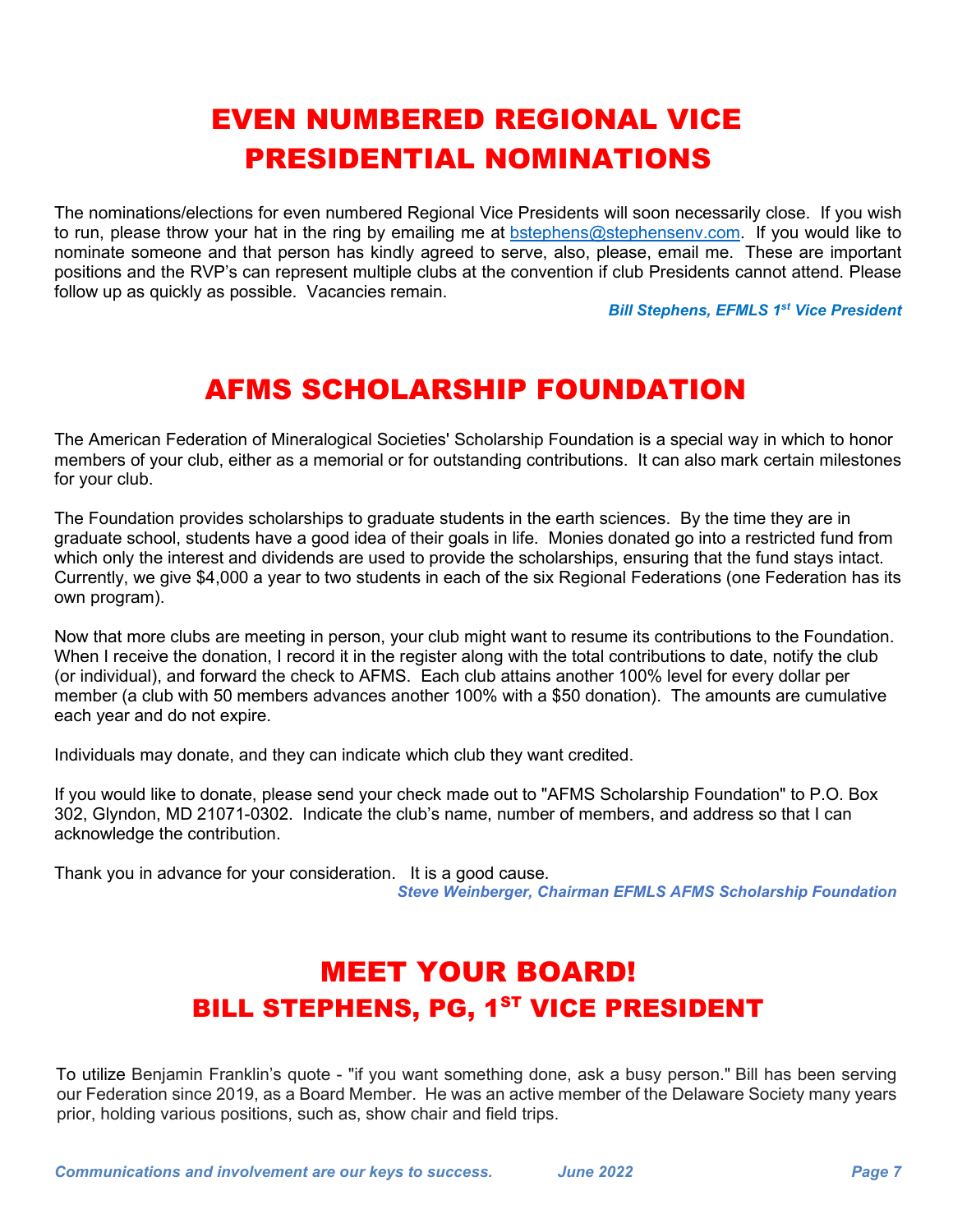

Presently, Bill Stephens is serving the EFMLS as the 1<sup>st</sup> Vice President and Region IV- Vice President. What does that mean to you?

To utilize Benjamin Franklin's quote - "if you want something done, ask a busy person." Bill has been serving our Federation since 2019, as a Board Member. He was an active member of the Delaware Society many years prior, holding various positions, such as, show chair and field trips.

Presently, Bill Stephens is serving the EFMLS as the 1<sup>st</sup> Vice President and Region IV- Vice President. What does that mean to you?

Bill is currently also the President oof Mineralogy, PA chapter.

Many of you are unfamiliar with the EFMLS Bylaws and Operating Procedures. All positions and the responsibilities are outlined in these fundamental structures of our organization. To summarize, the 1<sup>st</sup> Vice President duties include:

- In the absence of the President, the 1<sup>st</sup> VP would lead the EFMLS in all official functions
- If willing to serve another term as officer would move up the ladder to the position of President
- Serves as a member of the Eastern Foundation Fund Committee
- Serves as an AFMS Director
- Conducts the elections of the Regional Vice Presidents
- Serves as a member of the AFMS Scholarship Foundation
- Serves as chair of the Budget and Finance Committee
- Prepares for the Budget & Finance Committee

As Regional Vice President Bill's duties:

- Represents and is elected from Region IV: Delaware, District of Columbia, Maryland, Virginia Region V: Kentucky, Tennessee, West Virginia
- Appoints and supervises Area Representatives as needed
- Serves on the Board of Directors and the Executive Board
- Serves in office for a two-year term and may be elected for any number of succeeding terms
- Engages in public relations activities within the region
- Requests the advice of and keeps the Regional Past-President Advisor informed of developments
- Provides new member Membership Application Packet to prospective societies
- Recommended to visit prospective societies, explains EFMLS benefits, shows pamphlets and documents they will receive upon approval of application, and answers questions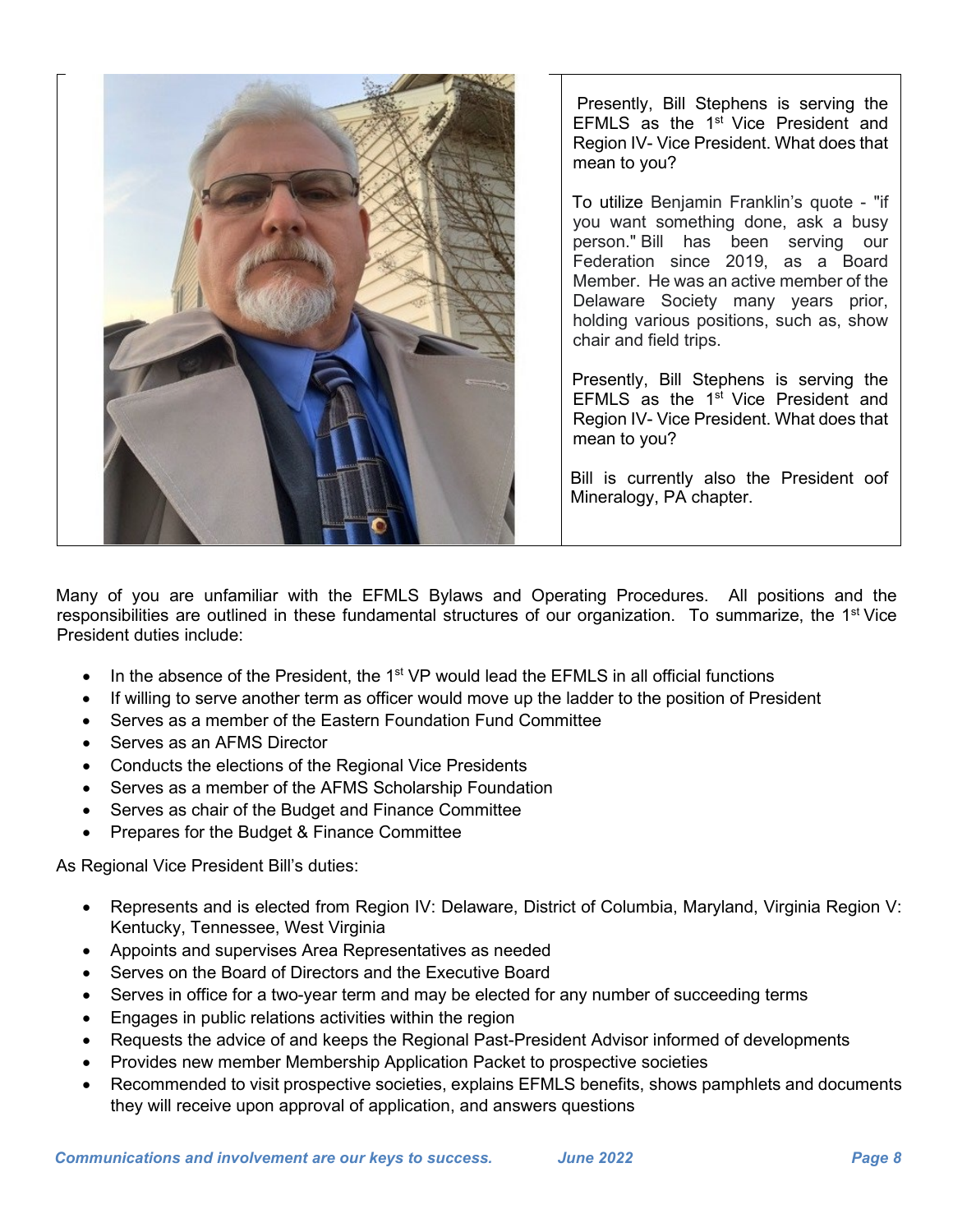Bill is a professional geologist. He is the president of Stephens Environmental Consulting, Inc located in the state of Maryland. Through his professional career, he has worked in many of the eastern border states, providing remedies for environmental disasters.

Earlier this year, I had the pleasure of riding with Bill to Tucson for the Tucson Gem & Mineral Shows. In an earlier article in this Newsletter, Bill provided a Travel Log of our adventures. Bill was a presenter representing the PA Chapter of Friends at the symposium held by the Friends of Mineralogy.

Bill has presented via zoom to the EFMLS and the member clubs. He has offered to speak to all the member clubs – so keep that in mind!

Bill has also been working with numerous people revamping the website. I remember the first "new" website – which I thought was wonderfully designed by Heather Shields, when she, Bill, and the late Mitch Portnoy worked on the website committee. Since her conception, the site had numerous changes, many providing erroneous information – so Bill and his new team have their hands full!

So – this a little peak at what keeps Bill active in the Federation. You can contact Bill via email at [bstephens@stephensenv.com.](mailto:bstephens@stephensenv.com)

*Cheryl Neary, Former EFMLS President*



Our thoughts, prayers and condolences continue to be with the grieving loved ones and friends of those who have lost the battle with their lives to the coronavirus and its variants.

Remember to submit the names of your club members who died in the past two years (2020, 2021) to Ellery Borow for acknowledgement and memory as a member of club. See page 5 for more details.

#### **PRESIDENT'S MESSAGE**

#### **(Continued from page 2)**

- Consider offering incentives such as earning point for this or that effort where highest point earners are offered a prize (such as a pass to a museum, a fine specimen, or a tuition to attend the EFMLS Wildacres program).
- Encourage prospective volunteers to utilize their skills maybe the best organizer can run the show, the best baker can provide a portion of the meeting refreshments, the best technician can direct the club's lapidary shop, the best researcher put on a club program or two.
- Keep the position requirements clear so volunteers know what they are volunteering to accomplish.
- Be mindful that some positions require more effort than others and those positions might be best managed by breaking them into smaller modules.
- Volunteers are well known for sharing not only their time and energy, but their enjoyment of the hobby, as well.
- Remember that a club is a cooperative, cohesive, caring entity were everyone benefits by their membership. Volunteers make it ALL happen.
- Also remember that it is fun to be sharing one's enjoyment in the hobby with other, like-minded people.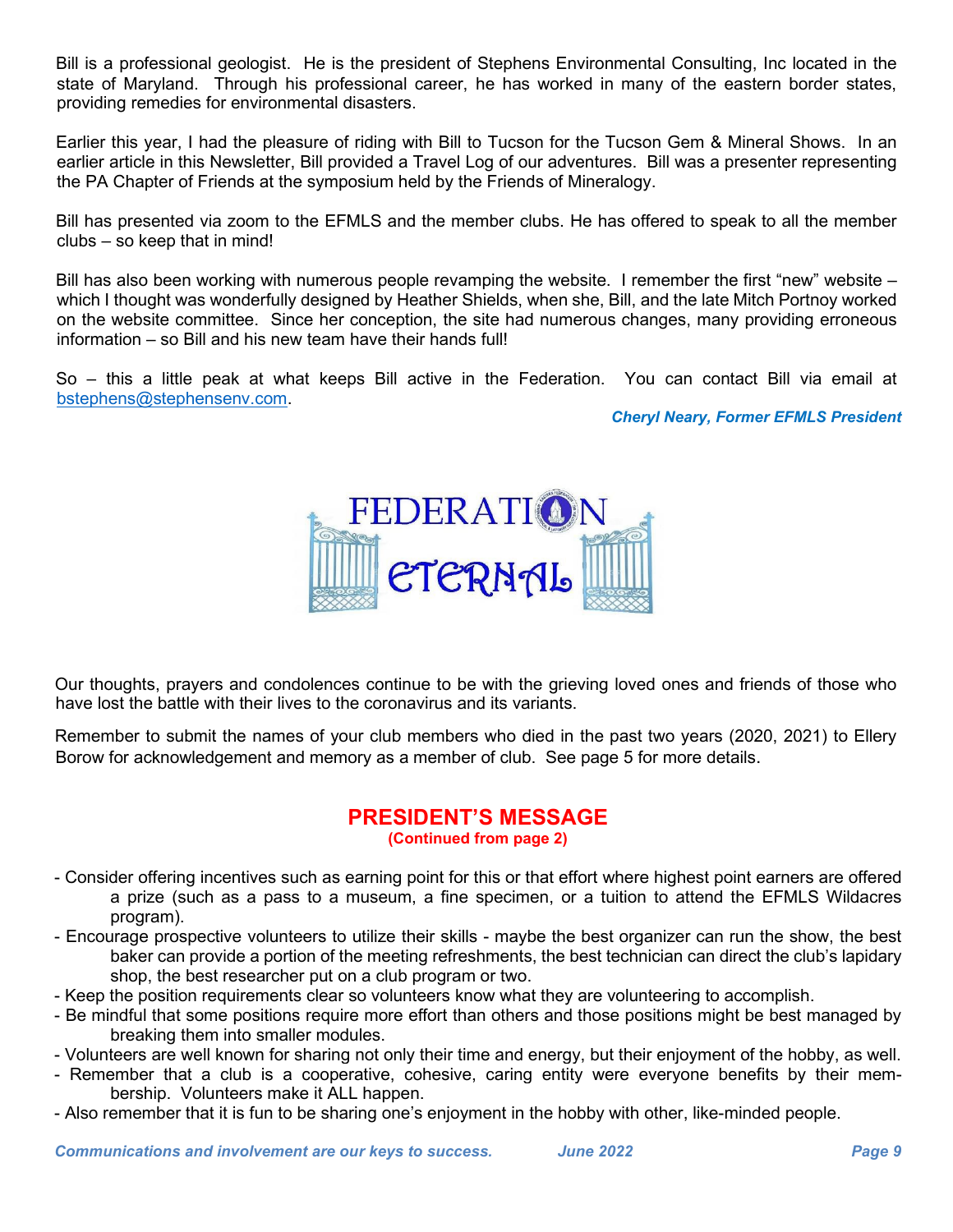*Ellery Borow, President*

# CLUB ROCKHOUND OF THE YEAR

#### CROY RECOGNITION

Recognition is not just walking down the street and seeing an old friend coming your way. Recognition is also about acknowledging the exceptional works of our dedicated club members as they serve our clubs. In the past few years, the COVID-19 challenges faced by clubs has demanded much from the club leadership. It is often the club's Zoom master who is charged with learning the new technology and shaping it into something the club can use to conduct it meeting. That person has had to face the new challenges head on. Thank goodness clubs have such dedicated and high-tech people -- or know where to find them.

The club's high-tech people often work behind the scenes, yet, also, deserve recognition for their difficult effort to keep the club going. Please consider their effort in addition to the effort made by those out front in leadership positions in serving our clubs. It does not take much effort to see all the many deserving people helping to make our clubs work seemingly effortlessly.

Please make sure you recognize your worthy volunteers. Here in the AFMS Club Rockhound of the Year program recognition is what we do. We take your write-up of your club's best, most deserving people and put those notices in the pages of the EFMLS and AFMS newsletter for all clubs to see and also recognize the shining examples of good work volunteers perform.

For recognition in the CROY program, procedure is:

To honor one of your members here are the guidelines for participation in the CROY program. After your club selects a person to honor, put together a brief write-up of their effort, send the write-up to me, and we will ensure that your honoree is mentioned in the pages of the AFMS and EFMLS newsletters. Please keep the write -up to about 70 words. The limit is one person (or couple) per year, per club, please. Also, one junior member may be honored per club, per year. In addition to the write-up, we will need the honorees name(s), name of the club, and person submitting the name. Send us the information and we will do the rest.

Send your nominee(s) to Ellery Borow and contact him for information regarding participating in the Club Rockhound of the Year program should you have any questions [\(rocknellery@fairpoint.net\)](mailto:rocknellery@fairpoint.net).

Please recognize your deserving member as your 2022 CROY honoree. Thank you.

*Ellery Borow, Chair, AFMS CROY Committee*

#### **SAFETY MY COMPUTER AND SAFETY**

I love my computer. We have a wonderful relationship. We make a good team and it corrects my spelling. It saves oodles of my valuable time. It even knows what I'm thinking -- though sometimes that's a scary thought. I need to keep my computer team safe by working together. When things go bad, they can go very bad -- files lost, time wasted, ramson paid, money scammed, stress levels through the roof, and personal information widely shared -- very bad indeed.

It pays to keep my computer partner safe -- here are some ideas and wisdoms: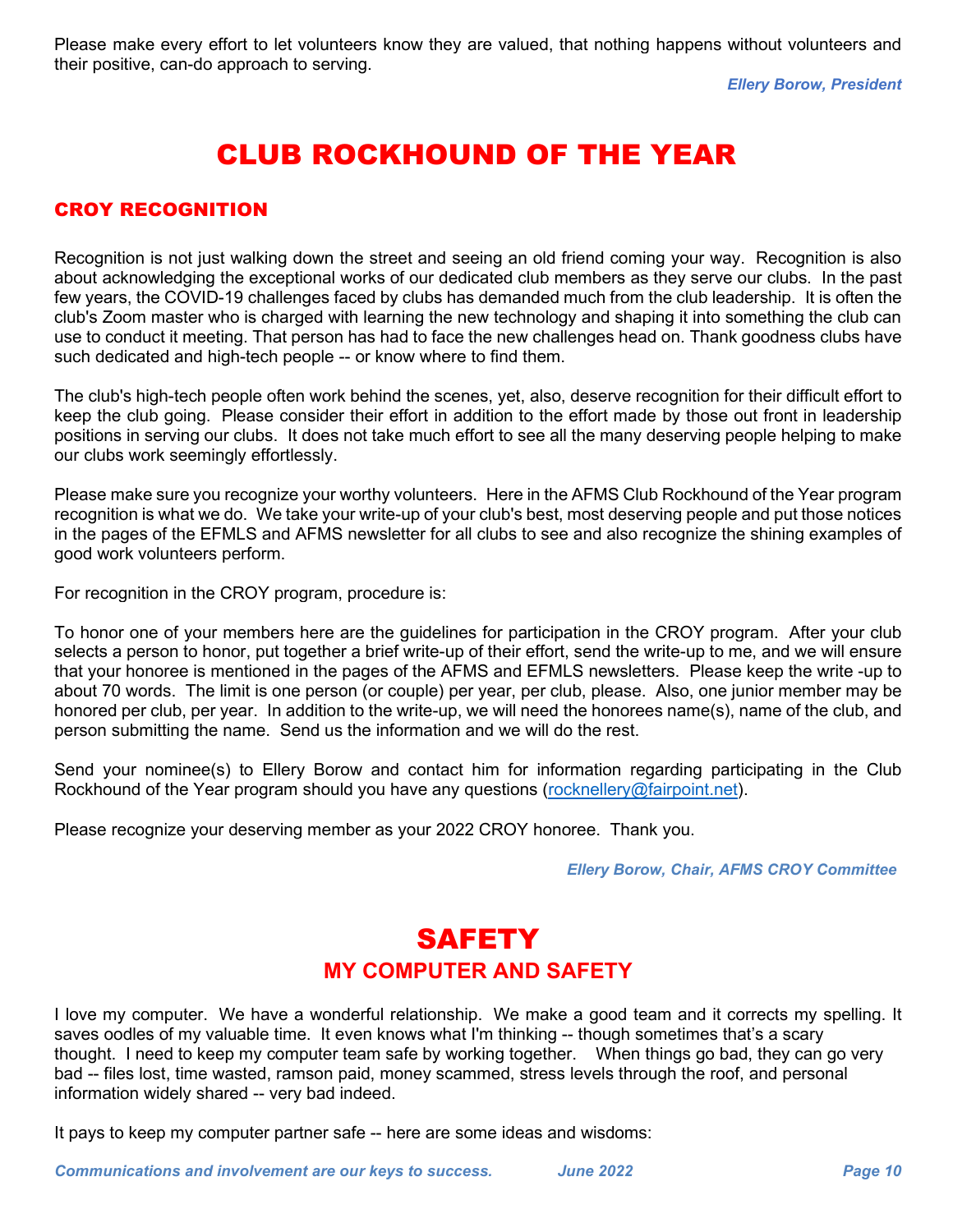- Make file backup a regular part of the routine. Automate backups if you can.

- Utilize strong alpha-numeric, or stronger, passwords and change them regularly. Keep them on a list either on paper or separate device.

- Be mindful that websites use https (not http) protocol. (the "s" in https is for safety and security)

- Stay wary of e-mail from odd sounding sources.
- E-mails with misspelling in the subject line are suspect (unless the sender is a notorious misspeller such as myself).

- Keep computer security suites updated and automate scans. If the computer user has a special need make sure the security suite covers or addresses that need.

- If your computer contains extra sensitive files, spend the extra dollars to have the highest level of security.

- Don't click on links that are the least bit questionable - err on the side of caution. The human element is often the weakest link. Ohhhh! The desire to click on something that sounds too good to be true.

- Regularly monitor cache and temporary files. (Check those out on the online help if your security service does not address them).

- Nefarious and malicious software has innumerable ways to wriggle on to a hard drive. Be doubtful of offers that sound too good.

- Try using a removable storage device such as a multi-terabyte drive for storage.

- Some ISP (internet service providers) provide security as part of their package. Make sure it addresses your areas of priority. If it doesn't, check out separate, stand-alone services.

- Investigate multi-device security protection so all your devices have the same level of security.

- Read the instructions on your security services. Make sure the options you need are active to get the most out of it.

- Classic scams are still out there and are more persuasive than ever -- but the goal is still the same -- to

separate you from your money. Be wary. The scams are still circulating because people still fall for them. - Ransom-ware hacks are often directed at large targets such as businesses, hospitals, police departments, governments, but individuals have also been targeted. Back up all important files.

The above is just scratching the surface of possible attacks to one's computer and stress levels, and the possible solutions. It behooves us to stay informed with what is going on in the area of computer security offerings and in knowing our own personal needs for security. Hacks to one's computer certainly have the potential of corrupting your day, and elevating stress levels.

Most any internet search will turn up volumes of information regarding being computer safe. Please check them out, and have a "guy (or gal)" who can help when security issues occur. Considering the amount of club business accomplishes using a computer it pays to be pro-active regarding security.

Be computer safe and keep the team strong.

#### *Ellery Borow, Chair, EFMLS Safety Committee*

# HISTORY IS OUR STORY

Perhaps we should begin with some questions: Do you know the name of your club's first president? First field trip as a club? First show location? How about the club's first meeting date? Has your club kept copies of its newsletters? Does your club have a historian or archivist?

Having recently reviewed a catalog of books, note was taken that there are history books on almost every topic imaginable. Histories of the world, nation, war, Roman Empire, sailing vessels, and thousands more exist. What about your club history? Every club has a past, but is it a recorded past, a past that is stored somewhere?

First a distinction - an archivist is a person keeping records of news, dates, names, places, events and whatever is recorded. A historian is a person using records of events to tell the story explaining those records, those distinct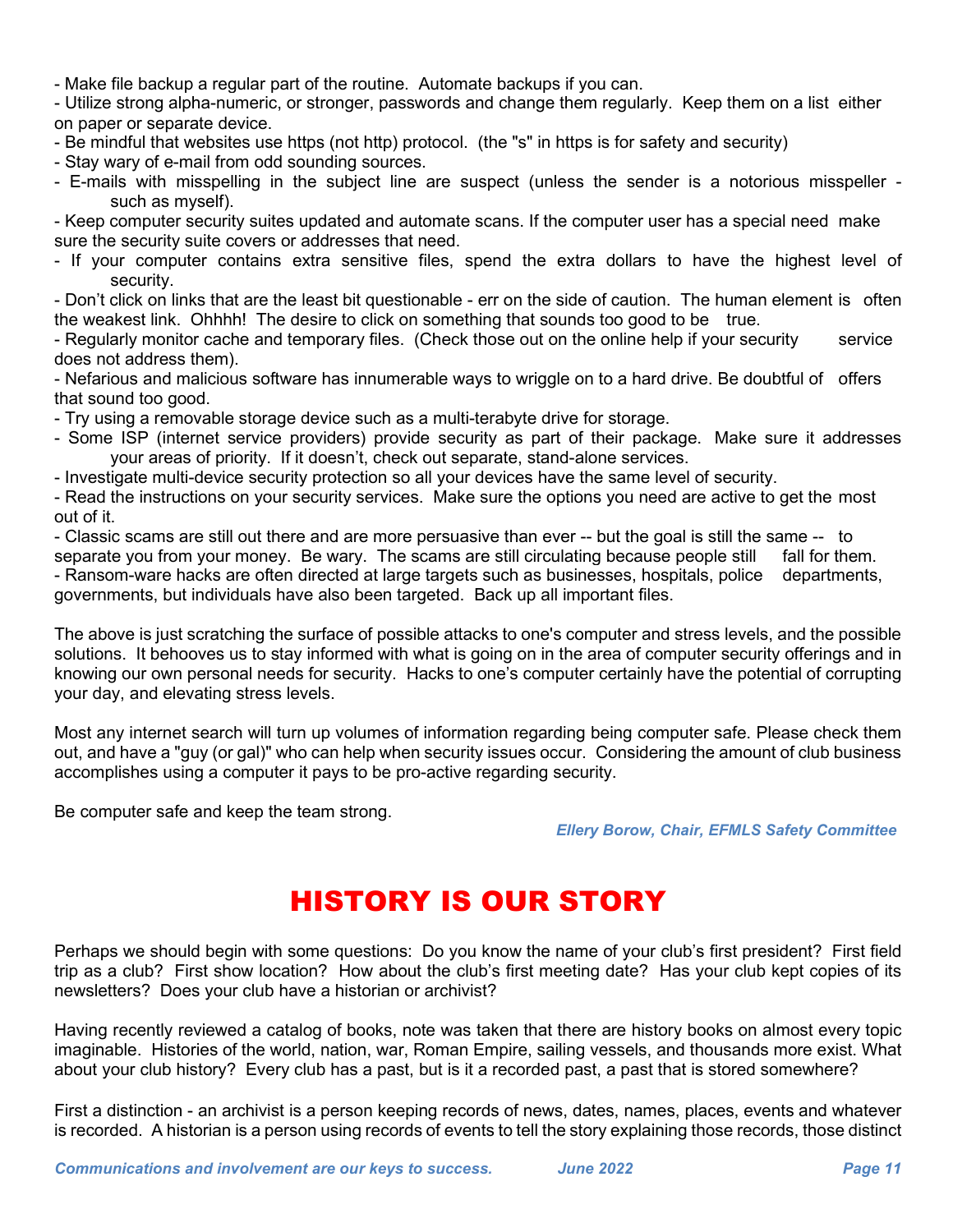facts. The fact that a club had a first president is part of the record, but the story how that person became that first president is more a historical story.

Your club has a past but is there a record of it? Many clubs have a box or file cabinet drawer with every newsletter the club ever published from Volume 1, Number 1 to the present day. Some clubs have a newsletter editor who has been handed, from the very first newsletter editor copies of all the editions of their club publication, and that, by default, is the club's archive. If your club has such a record, such an archive - you can consider yourselves lucky. If your club has a historian to tell the club's story you are even more fortunate as much can be learned from history.

Judging by the number of history books that have been written, people are fascinated by our histories, the stories of our past. The same could be true for club histories - the stories of one's own club's formation, purpose, shows, members, activities, programs and public service.

Many clubs now have with boxes of club records. Are those boxes going to continue to be handed down from one person to another? Are the records to one day be scanned and stored on CD, DVD, USB Flash Drive, the Cloud, or the Quantum Bit Crystal (or whatever it is called). Are all your club's Zoom meeting and program recordings being saved? Transcribed? Minutes taken and published? There are numerous clubs having a lengthy past with a substantial number of written records in the archive. Perhaps the EFMLS and some older clubs could discuss some modern data storage methodologies while keeping in mind the tradition of paper documents.

Clubs, whether formed one year ago, one decade ago, or one century ago, have a past—a past of interesting members, wonderful programs, exceptional field trips, and great stories to tell. Let us keep our histories alive and well told, no matter the old or new technology.

*Ellery Borow, President*

## FALL WILDACRES September 5-11, 2022

If you have not already signed up for the Fall Wildacres, now is the time to do so. The Speaker-in-Residence will be Mary Ehlers, a jewelry artist, goldsmith and jewelry designer recognized for her custom jewelry. She is sure to be a great addition to our Wildacres Fall experience. She will be accompanied with her husband, Stephen Toth. Classes (see pages 13-16) include Cabochons, Chainmaille, Flint Knapping, Loop N Loop, Soapstone Carving and Viking Knit/Wire Works.

Following are reprinted a bio for Mary Ehlers (Speaker-in-Residence), the 2022 Wildacres Registration Form and the Fall 2022 Class Schedule. If you have any questions, please feel free to contact Steve Weinberger, Chairman [\(cscrystals2@gmail.com\)](mailto:cscrystals2@gmail.com); Mark Kucera, Director (mark j kucera@yahoo.com); or Suzie Milligan, Registrar [\(smilligan@stny.it\)](mailto:smilligan@stny.it).

# FALL 2022 WILDACRES SPEAKER-IN-RESIDENCE: MARY EHLERS

We are very fortunate to have another fabulous Speaker-in-Residence for the Fall 2022 EFMLS Wildacres Workshop, **Mary Ehlers**, a jewelry artist, goldsmith, and jewelry designer recognized for her amazing custom jewelry. The Fall Wildacres workshop will take place September 5 to 11, 2022.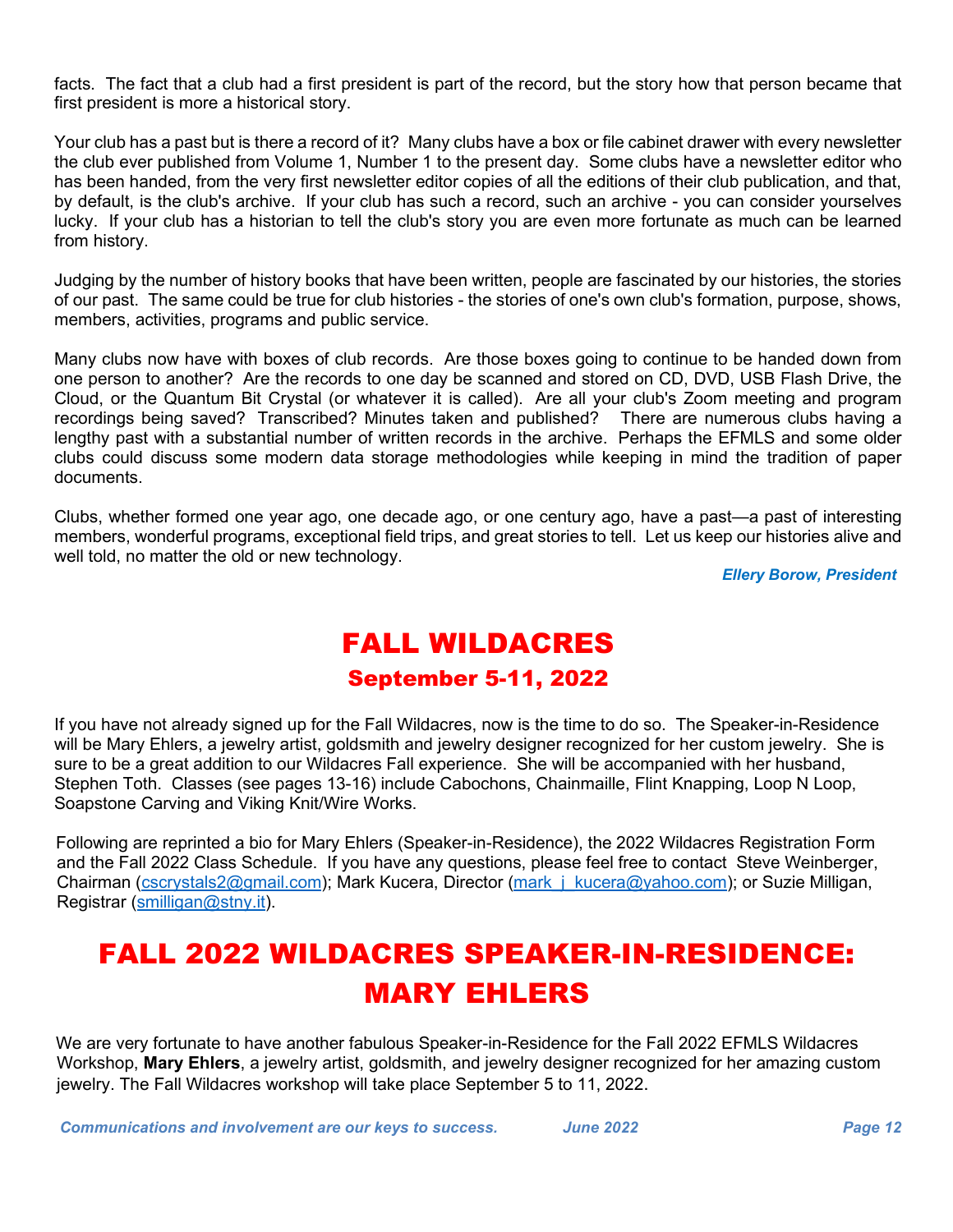

Mary Ehlers is the owner of **The Nugget** custom jewelry design store, and currently works as a private jeweler. She designs, creates and sells custom design jewelry, as well as vintage and estate jewelry, precious stones, pearls, and designer jewelry from other designers, in 14K, 18K and platinum. Her specialty for over 30 years has been engagement and wedding rings. In addition, Mary creates unique, one-of-a-kind designs for clients with and without precious stones. She also designs logos for corporations, and special event jewelry designs for non-profit organizations.

Mary went to high school in Iowa, and then studied Jewelry Design and Metalsmithing at Iowa State University, where she also studied Textile Design and lost wax casting and received her M.A in 1970. Mary had a studio at the now famous Torpedo Factory Art Center in Alexandria, Virginia, and was the Jewelry instructor for the Alexandria Art League and the Adult Jewelry classes. She also has a wealth of retail experience, having her store in Old Town Alexandria in Virginia from 1974 to 2012.

Mary created jewelry commissions for notable clients and corporations. One of her special pins was a Presentation Gift to Former Secretary of State Madeleine Albright. The pin "Mushrooms & Pathways to Peace" celebrates the Middle East peace talks and has been on display at several museums. Mary also created the astronaut pins presented by Buzz Aldrin to the first two male citizen astronauts, Greg Olsen and Dennis Tito, at a Space Conference in California.

In Mary's words, "I am touched by all the wonderful commissions I have received and by the trust that many of those clients have had in me as they continue to place orders. I had no idea that I could have my avocation become my vocation and that I could become my own boss and actually earn a respectable living doing what I loved so much. I continue to learn more and more skills and I am working on learning more lapidary skills to add to my tool kit."

Mary Ehlers beams an incredible life and work experience. She is a wonderful, gentle soul, and humble jewelry artist, who will connect with everyone there. In her talks, Mary will share her journey, her special commission pieces, special jewelry designs, her love for vintage and antique jewelry, and much more. Mary Ehlers-Toth will be accompanied by her husband Stephen Toth, a Civil Engineer with a 42-year career for Chicago Bridge and Iron, a company serving the worldwide energy industry. I hope you can join her this fall and celebrate her birthday on September 5<sup>th</sup> with her!

*Helen Serras-Herman, Wildacres Speaker-in-Residence Coordinator*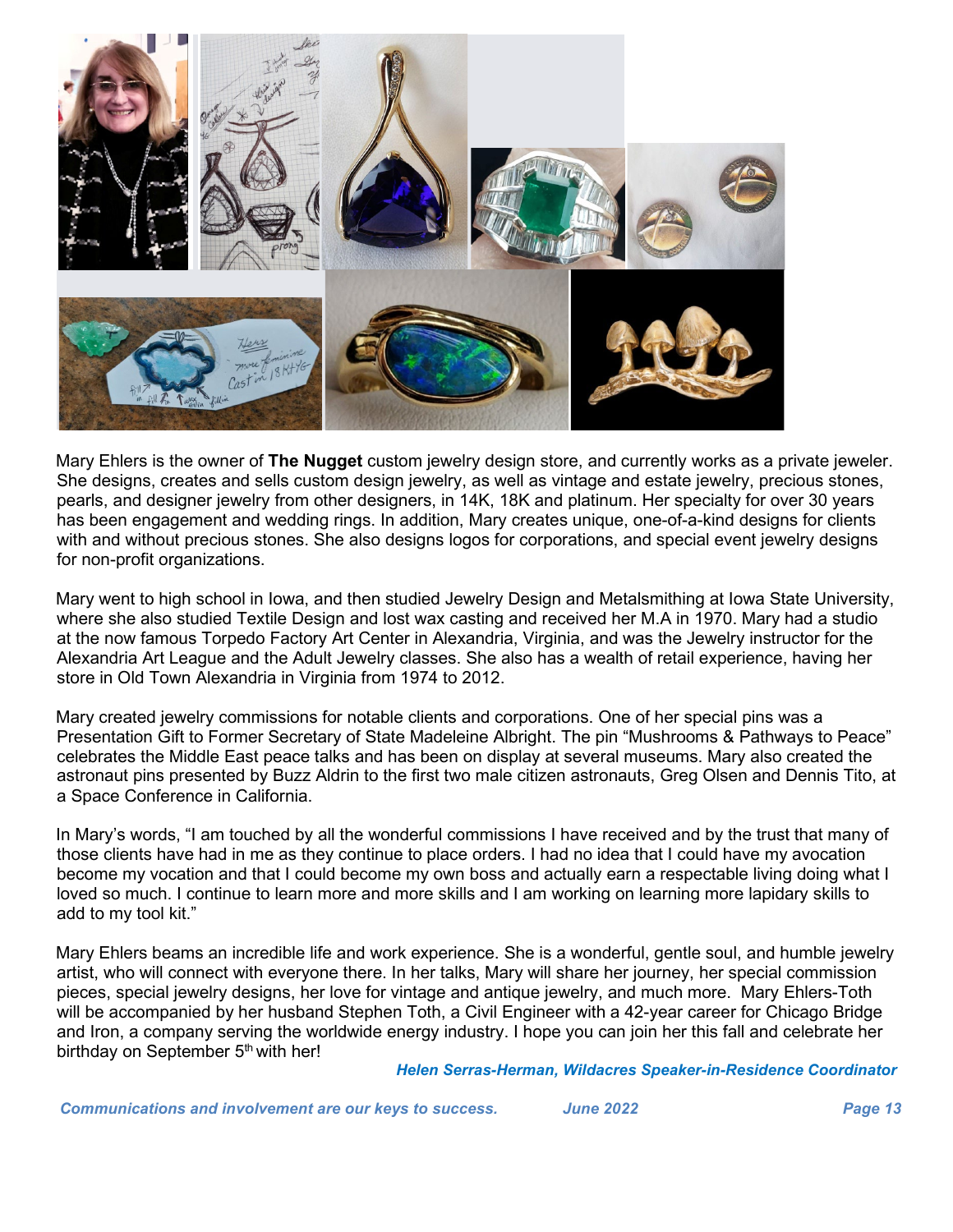| <b>2022 EFMLS Wildacres Registration</b><br>PLEASE, ONLY one person per form per session<br>CHECK ONE: Spring: May 16 - 22 ____ Fall: Sept. 5 - 11<br>Please fill out a separate registration form for each person attending and return<br>to SUZIE MILLIGAN, 931 Carmichael Rd; Owego, NY 13827-3320. No<br>registration will be accepted prior to January 1, 2022. (To make it easier for the Registrar<br>and others, please do not change or revise this form. You may photocopy it as needed.)<br><b>Please print legibly!</b><br>Name (as you wish it to appear on your Name Badge):                                                                                                                                                                                                                                                               | For Office Use Only<br>ID<br>$\#$ and $\#$<br>Date Rec'd<br>Amt. Paid:<br>$Ck$ #: $\qquad$<br>Amt. Paid:<br>$Ck$ # |
|----------------------------------------------------------------------------------------------------------------------------------------------------------------------------------------------------------------------------------------------------------------------------------------------------------------------------------------------------------------------------------------------------------------------------------------------------------------------------------------------------------------------------------------------------------------------------------------------------------------------------------------------------------------------------------------------------------------------------------------------------------------------------------------------------------------------------------------------------------|--------------------------------------------------------------------------------------------------------------------|
|                                                                                                                                                                                                                                                                                                                                                                                                                                                                                                                                                                                                                                                                                                                                                                                                                                                          |                                                                                                                    |
|                                                                                                                                                                                                                                                                                                                                                                                                                                                                                                                                                                                                                                                                                                                                                                                                                                                          |                                                                                                                    |
| <b>EFMLS Club/ Society Affiliation:</b><br>Fee for each session is \$445.00 per person. Deposit is \$225 per person, payable with Registration.<br>Make checks payable to "EFMLS." Balance of fee is due 30 days prior to start of session.<br>No postdated checks will be accepted.<br>Cancellation policy: If unable to attend, fees paid will be refunded if notification is given prior<br>to one month before the session begins. No refund will be made after that date.                                                                                                                                                                                                                                                                                                                                                                           |                                                                                                                    |
| Check appropriate responses:<br>Have you been to Wildacres before? Yes ____ No ____ Is your Society paying your tuition? Yes ____ No ____                                                                                                                                                                                                                                                                                                                                                                                                                                                                                                                                                                                                                                                                                                                |                                                                                                                    |
| Name of Roommate:                                                                                                                                                                                                                                                                                                                                                                                                                                                                                                                                                                                                                                                                                                                                                                                                                                        |                                                                                                                    |
| Are You: Male: Female: ___<br>(Smoking is not allowed in any building)<br>Are you a smoker: Yes _____ No ____                                                                                                                                                                                                                                                                                                                                                                                                                                                                                                                                                                                                                                                                                                                                            |                                                                                                                    |
| Do you have any physical handicaps and/or special dietary needs? Yes ____ No ____<br>Do you have any sleep issues (i.e., snoring, apnea, C-PAP, etc.)? Yes ____ No _____ On reverse side                                                                                                                                                                                                                                                                                                                                                                                                                                                                                                                                                                                                                                                                 | on reverse side.                                                                                                   |
| Due to COVID-19 restrictions all participants are required to bring their own pillow and<br>pillowcase to Wildacres and to take them home with you when you leave Wildacres.                                                                                                                                                                                                                                                                                                                                                                                                                                                                                                                                                                                                                                                                             |                                                                                                                    |
| <b>Class Pre-Registration</b><br>See EFMLS Newsletter or Website (efmls.org/Wildacres) for Class Offerings.<br>You will either be able to take one 4-day class or two 2-day classes. All participants must take<br>classes.<br>Which of the classes being offered would you like to take? Please indicate at least 3 choices in order of preference for<br>each semester. You will be pre-registered for classes based on your choices, but no class placement is guaranteed.<br>Classes are assigned on a first received, first served basis. Should your preferred class be unavailable for any reason you<br>will be preregistered for another of your choices. If no alternate class preference is indicated, we will pre-register you<br>in a class of our choosing, based on availability.<br>(No Registrations accepted prior to January 1, 2022) |                                                                                                                    |

|           | 1 <sup>st</sup> Semester or 4-day class choices | 2 <sup>nd</sup> Semester |
|-----------|-------------------------------------------------|--------------------------|
|           |                                                 |                          |
|           |                                                 |                          |
| $\bullet$ |                                                 | u                        |
|           |                                                 |                          |

Mail Registration to Suzie Milligan, 931 Carmichael Rd; Owego, NY 13827-3320 If you have any questions, please contact either Suzie Milligan, Registrar at smilligan@stny.rr.com or 607-687-5108 or

Mark Kucera, Director at mark\_j\_kucera@ yahoo.com or 914-423-8360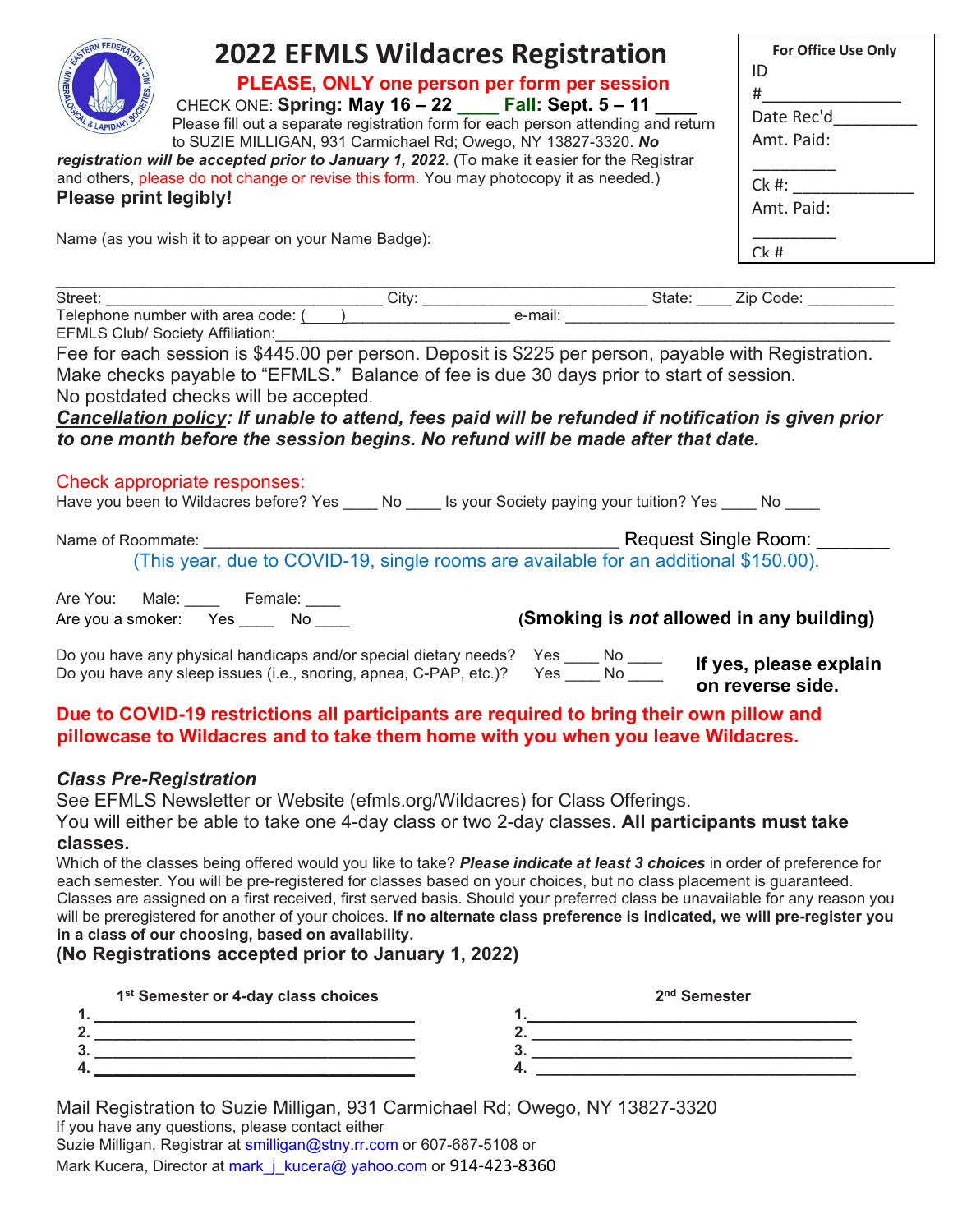# WILDACRES FALL 2022 CLASS SCHEDULE

#### September 5-11, 2022

| <b>Class</b> | <b>Instructor</b> | 1 <sup>st</sup> Semester                                                                                                                                                                                                                                                                                                                                                                                                                                                                                                                                                                                                                                                                                                                         | 2 <sup>nd</sup> Semester                                                                                                                                                                                                                                                                                                                                                                                                                                                                                                                                                                                              |
|--------------|-------------------|--------------------------------------------------------------------------------------------------------------------------------------------------------------------------------------------------------------------------------------------------------------------------------------------------------------------------------------------------------------------------------------------------------------------------------------------------------------------------------------------------------------------------------------------------------------------------------------------------------------------------------------------------------------------------------------------------------------------------------------------------|-----------------------------------------------------------------------------------------------------------------------------------------------------------------------------------------------------------------------------------------------------------------------------------------------------------------------------------------------------------------------------------------------------------------------------------------------------------------------------------------------------------------------------------------------------------------------------------------------------------------------|
| Cabochons    | Bernie<br>Emery   | Learn to transform a piece of<br>rock into a shiny, well-formed<br>cabochon. You will learn the<br>use of the trim saw as well as<br>basics of grinding, sanding<br>and polishing. Slabs are<br>provided or students may use<br>their own with approval of the<br>instructor.<br>2-day class offered first<br>semester. No prior experience<br>necessary.<br>Please bring an apron. Safety<br>glasses will be provided. An<br>Optivisor and/or loupe is<br>suggested.<br>Estimated class cost \$30 per                                                                                                                                                                                                                                           | Learn to cut different shapes<br>and the techniques needed to<br>do so. Slabs are provided or<br>students may use their own<br>with approval of the instructor.<br>2-day class offered second<br>semester. Prerequisite:<br>Students must have prior<br>experience cabbing and use of<br>the trim saw.<br>Please bring an apron. Safety<br>glasses will be provided. An<br>Optivisor and/or loupe is<br>suggested.<br>Estimated class cost \$30 per<br>semester.                                                                                                                                                      |
|              |                   | semester.                                                                                                                                                                                                                                                                                                                                                                                                                                                                                                                                                                                                                                                                                                                                        |                                                                                                                                                                                                                                                                                                                                                                                                                                                                                                                                                                                                                       |
| Chainmaille  | Jim Hird          | Come be your own "Lord of<br>the Rings." Learn the ancient<br>art of Chainmaille while<br>creating jewelry using<br>unsoldered links. Basic<br>patterns will be taught using<br>inexpensive copper rings.<br>Several patterns will be taught<br>with Wildacres supplying the<br>basic tools. You will learn why<br>just any old commercial jump<br>rings do not always work in all<br>patterns. Printed handouts will<br>be supplied for all patterns.<br>Optivisors or other<br>magnification devises are<br>advised as they can be very<br>helpful in working with the<br>rings. No prior experience is<br>necessary but some<br>experience with using flat<br>nosed pliers can be an<br>advantage. Number of<br>projects done by each student | Some review will be offered but<br>the students will build upon<br>their abilities learned in the first<br>class. They will have the<br>opportunity to do more<br>advanced and additional<br>patterns as well as working in<br>colors and mixed material rings.<br>As in the first class the number<br>of projects completed will<br>depend upon the student's<br>mastery of the rings.<br>2-day class offered the second<br>semester.<br>Basic price should be \$50 or<br>less for each semester. Total<br>cost will depend upon how<br>many projects you complete<br>and what materials you choose<br>to work with. |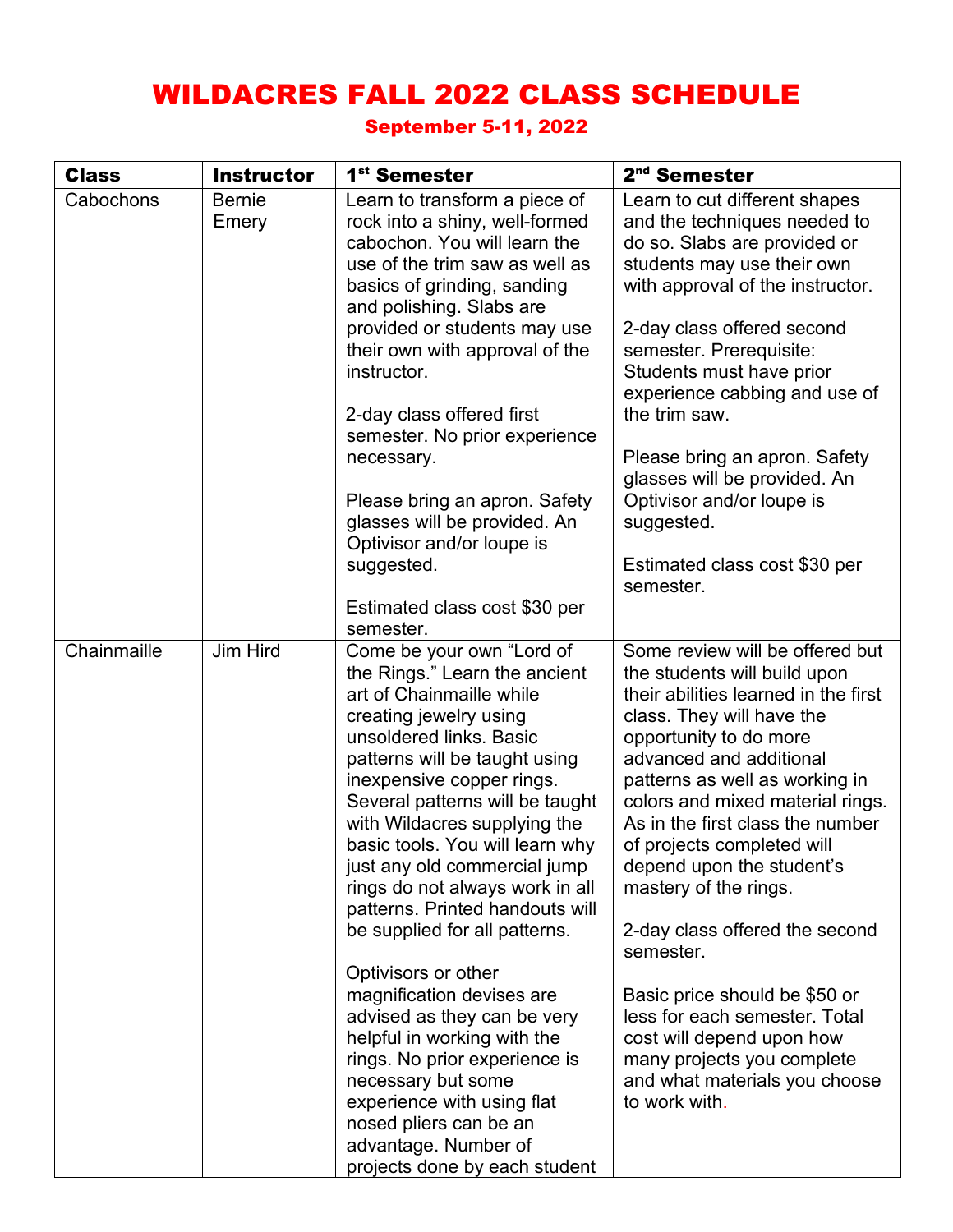| Chainmaille<br>(continued) |                    | will depend upon their own<br>abilities in manipulating the<br>rings.<br>2-day class offered the first<br>semester.<br>Basic price should be \$50 or<br>less for each semester. Total<br>cost will depend upon how<br>many projects you complete<br>and what materials you<br>choose to work with.                                                                                                                                                                                                                                        |                                                                                                                                                                                                                                                                                                                                                                                                                                                                                                                                                |
|----------------------------|--------------------|-------------------------------------------------------------------------------------------------------------------------------------------------------------------------------------------------------------------------------------------------------------------------------------------------------------------------------------------------------------------------------------------------------------------------------------------------------------------------------------------------------------------------------------------|------------------------------------------------------------------------------------------------------------------------------------------------------------------------------------------------------------------------------------------------------------------------------------------------------------------------------------------------------------------------------------------------------------------------------------------------------------------------------------------------------------------------------------------------|
| <b>Flint Knapping</b>      | <b>Guy Meador</b>  | Basic Flint Knapping will teach<br>fracture mechanics and<br>methodology to understand<br>how to make stone tools. The<br>class will include a<br>Flintknapper starter kit with<br>plenty of flint to get started.<br>No prior experience needed. 4-<br>day class.<br>Students will need to come<br>prepared with long pants,<br>gloves, safety glasses, and<br>preferably high-top shoesI'll<br>supply the rest.<br>Fee \$130 for both semesters.                                                                                        | Continue to practice and<br>improve<br>your skills                                                                                                                                                                                                                                                                                                                                                                                                                                                                                             |
| Loop N Loop                | <b>Chuck Bruce</b> | Loop n Loop Chains - basic:<br>We will explore 2 different<br>patterns - Roman Fold-over<br>and Single Fold-over (Foxtail)<br>and students should be able<br>to finish a bracelet and pair of<br>earrings in each. (These<br>beautiful ancient designs are<br>quite different from chain-<br>maille). No prior experience is<br>needed.<br>2-day class offered 1 <sup>st</sup><br>semester.<br>Safety: Closed toe shoes,<br>good<br>glasses/Optivisor/magnifier for<br>detail work, eye protection<br>suggested for some tasks,<br>apron. | Loop n Loop Chains -advanced:<br>We will explore 2 different<br>patterns-Double Fold-over<br>(Foxtail) and Sailor's Knot.<br>Students should be able to<br>finish a bracelet and pair of<br>earrings in each. (These<br>beautiful ancient designs are<br>quite different from<br>chainmaille.) No prior<br>experience is needed, but<br>Semester 1 helpful.<br>2-day class offered 2nd<br>semester.<br>Safety: Closed toe shoes, good<br>glasses/Optivisor/magnifier for<br>detail work, eye protection<br>suggested for some tasks,<br>apron. |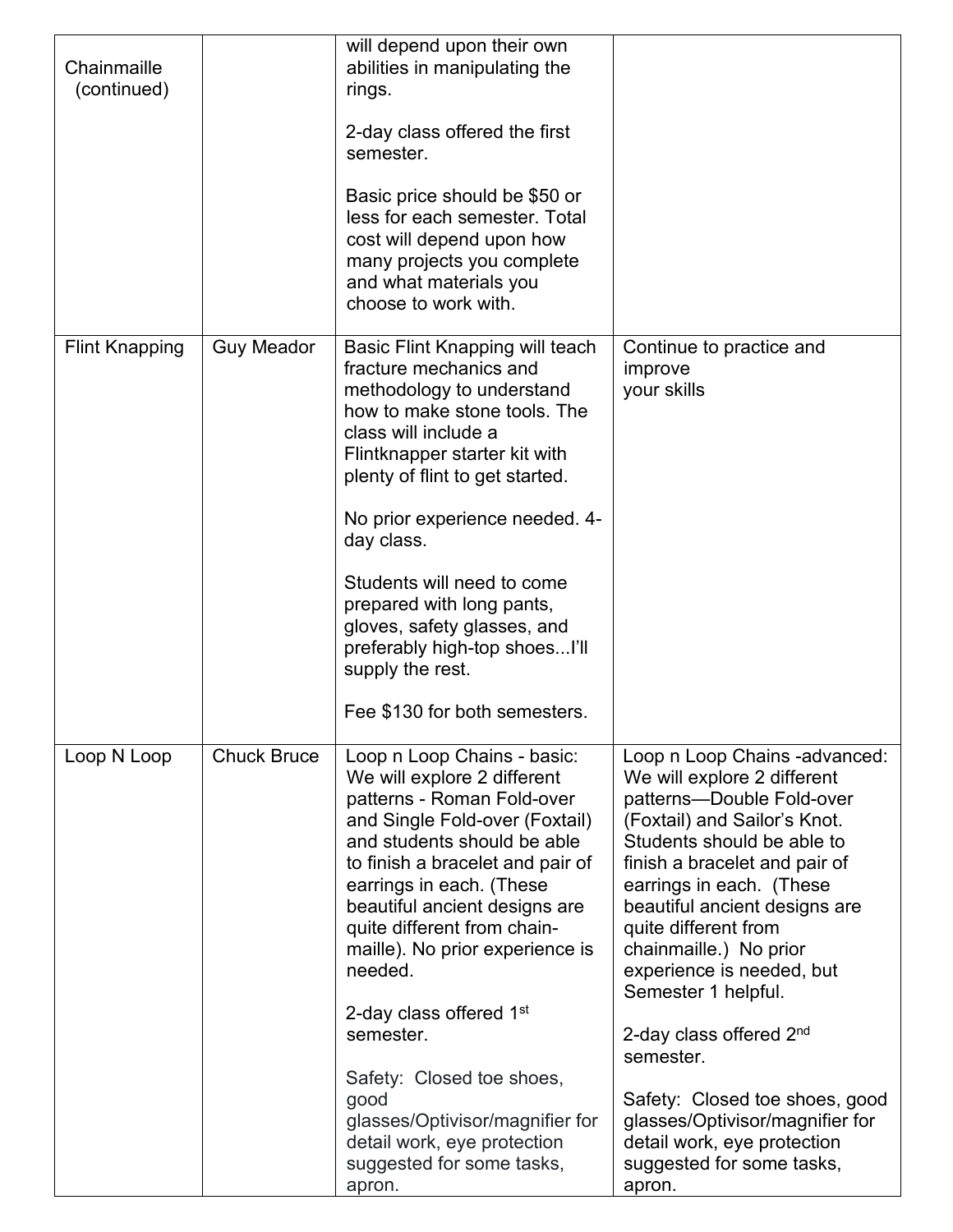| Loop N Loop<br>(continued)                        |                    | \$80 estimated each semester.<br>Silver prices may change. Kits<br>contain (Fine or Sterling silver<br>material, findings for closures<br>and earrings) for the chains<br>covered, a fusing block, coil<br>cutting tool, jump ring opener,<br>scribe for manipulating the<br>rings, wooden draw plate and<br>storage bags for unused rings.<br>This fee also covers paste<br>solder used in class. If you<br>mess materials up, hand back<br>to me and get new, makes<br>learning a lot easier (without<br>fear). Kits will also contain<br>enough material to make 1 or<br>2 pair of earrings. Other kits<br>will be available for sale, and<br>other chain styles with kits. | \$80 estimated each semester.<br>See the notes for first<br>semester.<br>Tools will be provided for use.<br>If you have your own tools, you<br>are welcome to bring them.                                                                                                                                                                                                                                                            |
|---------------------------------------------------|--------------------|--------------------------------------------------------------------------------------------------------------------------------------------------------------------------------------------------------------------------------------------------------------------------------------------------------------------------------------------------------------------------------------------------------------------------------------------------------------------------------------------------------------------------------------------------------------------------------------------------------------------------------------------------------------------------------|--------------------------------------------------------------------------------------------------------------------------------------------------------------------------------------------------------------------------------------------------------------------------------------------------------------------------------------------------------------------------------------------------------------------------------------|
| Soapstone<br>Carving                              | <b>Ken Valko</b>   | Soapstone Carving 101<br>This class will provide a<br>general introduction to the<br>carving of soapstone. You will<br>develop a working knowledge<br>of the material, tools, safe<br>handling issues and the<br>methods used to complete a<br>carving. You will produce a<br>simple piece and progress to<br>making a more advanced<br>sculpture of your choice. The<br>development of your own<br>personal style will be<br>encouraged.<br>No prior experience needed.<br>4-day class. Please bring a<br>work apron, gloves and eye<br>protection. Some may want to<br>wear a dust mask. Optical<br>magnification may help most<br>folks with detail work.                   | Soapstone Carving 102<br>This is the part when you have<br>the basic skills already and you<br>advance to a more advanced<br>sculpture or hone your artistic<br>skills. Skills learned in the first<br>semester are required.<br>Please bring a work apron,<br>gloves and eye protection.<br>Some may want to wear a dust<br>mask. Optical magnification<br>may help most folks with detail<br>work.<br>Semester cost estimate \$30. |
| <b>Viking</b><br><b>Knit/Wire</b><br><b>Works</b> | Valerie<br>Johnson | Semester cost estimate \$30.<br>Viking Knit - You will learn a<br>technique used nearly 1300<br>years ago by Viking peoples<br>to weave a silver rope. Viking<br>knit is also called Trichinopoly<br>and was used to make                                                                                                                                                                                                                                                                                                                                                                                                                                                      | Wire Works - You will learn a<br>sampling of techniques to make<br>wire jewelry. You will<br>become familiar with the<br>techniques needed to weave,<br>bend and twist copper and                                                                                                                                                                                                                                                    |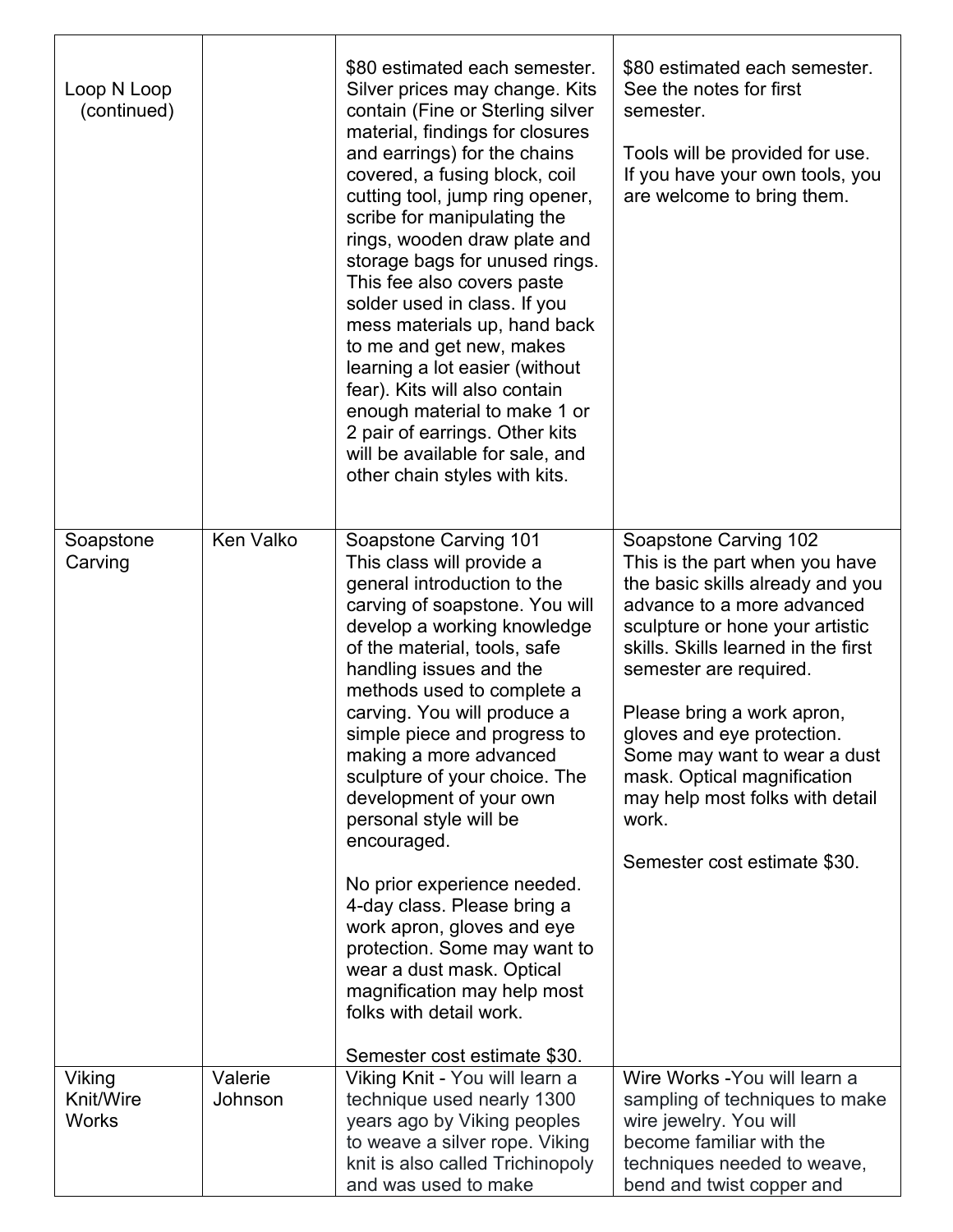| <b>Viking</b><br>Knit/Wire<br><b>Works</b><br>(continued) | necklaces, bracelets, trim on<br>clothing and many other<br>decorative objects. Once you<br>learn the skill, it is quite easy<br>and uses few tools and<br>supplies to create stunning<br>chains.<br>Eye protection required and | sterling silver wire to make<br>earrings, bracelets and<br>pendants.<br>Eye protection required and an<br>Optivisor or similar is<br>suggested. 2-day class offered<br>2nd semester. No prior<br>experience necessary. Hazard: |  |
|-----------------------------------------------------------|----------------------------------------------------------------------------------------------------------------------------------------------------------------------------------------------------------------------------------|--------------------------------------------------------------------------------------------------------------------------------------------------------------------------------------------------------------------------------|--|
|                                                           | an Optivisor or similar is<br>suggested. No prior<br>experience necessary. 2-day<br>class offered 1st<br>semester.                                                                                                               | Wire wrapping can also<br>damage acrylic or long<br>fingernails.<br>Semester cost estimate \$60.                                                                                                                               |  |
|                                                           | Semester cost estimate \$50.                                                                                                                                                                                                     |                                                                                                                                                                                                                                |  |

# **VISIT A SHOW OR SWAP**

**If you would like to see your club show, swap or other public event listed here, please send your information to the editor by the tenth of the month preceding the event or earlier.** 

**May 16-22, 2022** – EFMLS Wildacres Workshop Spring Session. [www.efmls.org/wildacres.](http://www.efmls.org/wildacres)

**June 4, 2022** – Spring Mineralfest (mineral, fossil, and gem show) sponsored by the Pennsylvania Earth Sciences Association. Saturday 8:30 AM – 2:00 PM, Macungie Memorial Park, 50 N Poplar Street, Macungie, PA. Free admission. More information at mineralfest.com or contact minvamp@yahoo.com.

**June 4-5, 2022 -** 2022 Orange County Mineral, Gem and Fossil Show presented by the Orange County Mineral Society. 10:00 AM – 4:00 PM Museum Village, 1010 Route 17M, Monroe, New York 10950. Adults \$5, Seniors \$3, Scouts in uniform and children under 12 free. [http://www.orangecountymineralscoeitynework.com](http://www.orangecountymineralscoeitynework.com/) 

**June 4-5, 2022 –** Gem Fest 2022 sponsored by the Wayne County Gem and Mineral Club, Greater Canandaigua Civic Center, 250 N. Bloomfield Road, Canandaigua, NY. Saturday 10:00 AM – 5:00 PM; Sunday 10:00 AM – 4:00 PM. Adults \$4, children under 12 free. Contact: Fred Haynes [\(fredmhaynes55@gmail.com\)](mailto:fredmhaynes55@gmail.com), [www.wcgmc.org.](http://www.wcgmc.org/)

**July 9-10, 2022** – Annual GemWorld Show sponsored by the Gem and Mineral Society of Syracuse. Saturday 10 :00 AM – 6:00 PM, Sunday 10:00 AM – 4:00 PM Center of Progress Building, New York State Fairgrounds, 581 State Fair Boulevard, Syracuse, NY. Hourly door prize drawings, exhibits, speakers, and youth area with sluice. Donation \$7. Children under 12 free with paid adult, scouts in uniform free. Information: Web syracusegemsociety.com ; Facebook m.facebook.com/gemandmineralsyr/

**July 23-24.2022 --** The Monongahela Rockhounds Gem, Mineral and Fossil Show, West Mifflin Volunteer Fire Co., #4, Skyview Hall (air conditioned), 660 Noble Drive, Pittsburgh, PA 15122 (near Century III Mall and the Allegheny County Airport). Saturday 10:00 AM – 6:00, Sunday 10:00 AM – 4:00 PM. Admission Free. For more information and mandatory Covid guidelines [www.monongahelarockhounds.org](http://www.monongahelarockhounds.org/) 

**July 30-31, 2022 --** Burlington Gem and Mineral Club, 41st Annual Champlain Valley Gem, Mineral and Fossil Show, Champlain Valley Exposition, Essex Junction, Vermont. Dealers, exhibits, lectures, children's activities, silent auctions, and door prizes. Sat. & Sun., 10:00 AM-5:00 PM. \$4 adults (16-59), \$3 seniors (60+), children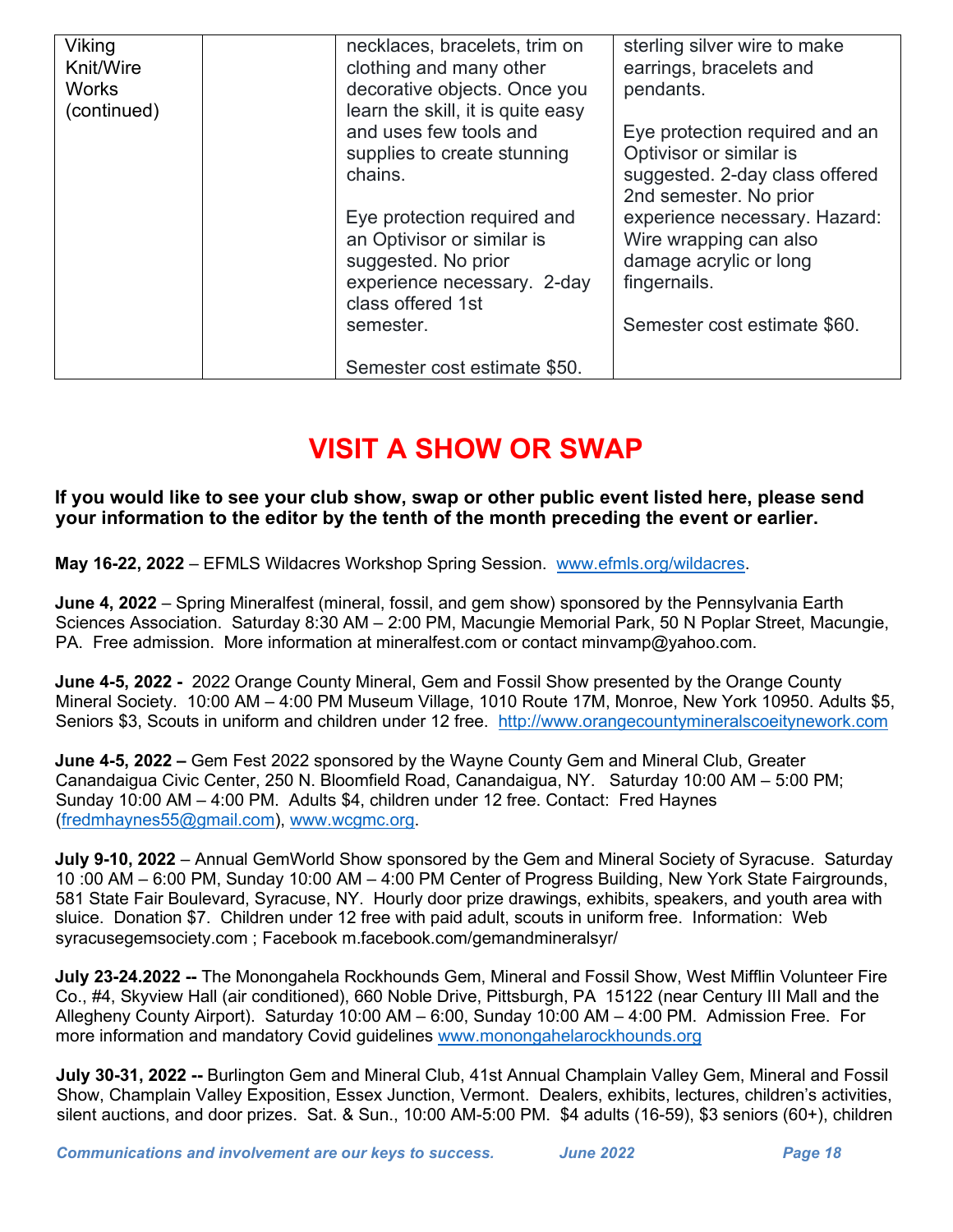under 16 free with paying adult. Refreshments available. Free parking. Handicapped accessible. Info: Lexi Boudreau at [westiegirl703@gmail.com](mailto:westiegirl703@gmail.com) or <http://www.burlingtongemandmineralclub.org/show.html>

**August 6, 2022 –** 27th Annual MMMS Gem, Mineral & Fossil Show, sponsored by the Morristown Museum Mineral Society, 6 Normandy Heights Road, Morristown, NJ 07960. 11:00 AM – 4:30 PM special one-day admission \$7 (includes access to all museum exhibits). Information: https//morrismuseum.org/mineral-society or email info@morrismuseum.org.

**August 27-28, 2022 --** 55th Annual Gem and Mineral Show sponsored by the St. Lawrence County Rock & Mineral Club. Canton Pavilion, 90 Lincoln Street, Canton, New York. Friday only – At dusk, children's fluorescent mineral hunt (lights provided); Saturday 9:00 AM – 4:30 PM (also mineral collecting trip to Powers leaving at 9:00 AM), Sunday 9:00 AM – 3:00 PM (also, Gem Tree wrapping classes). Vendors from all over the Northeast and Canada. \$3 Adults, children 12 and under free. Free mineral kits for kids. Contact: William deLorraine at [wdellie@gmail.com](mailto:wdellie@gmail.com) 

**September 5-11, 2022 --** EFMLS Wildacres Workshop Fall Session See information beginning on pages 10.

**September 23-25, 2022 –** EFMLS Annual Convention sponsored by the Central Pennsylvania Rock and Mineral Club, Harrisburg, PA.

**October 7-9, 2022 –** AFMS Convention, New Orleans, LA

**November 19-20, 2022 –** 55<sup>th</sup> Annual Gem, Mineral, Jewelry, Bead, and Fossil Show sponsored by the Gem & Mineral Society of the Palm Beaches, South Florida Fairgrounds Expo Center East, 9067 Southern Blvd., West Palm Beach,, Florida 33411, Saturday 9:00 AM – 6:00 PM, Sunday 10:00 AM – 5:00 PM,. Free Parking, 70+ dealers. Admission \$9.00, children under 12 free. 2-day admission \$14. Visit website for #1 off coupon [\(www.gmspb.org\)](http://www.gmspb.org/). Contact Barbara Ringhiser, [bar5678@aol.com](mailto:bar5678@aol.com) (561-585-2080).

| Page 1 | <b>Election of Officers</b>           | Page 10 | Club Rockhound of the Year                     |
|--------|---------------------------------------|---------|------------------------------------------------|
|        | Convention Information                |         | Safety                                         |
| Page 2 | <b>EFMLS Officers</b>                 | Page 11 | History is Our Story                           |
|        | <b>EFMLS President's Message</b>      |         |                                                |
| Page 3 | <b>EFMLS Convention</b>               | Page 12 | <b>Fall Wildacres</b>                          |
|        | Why Should You Come?                  |         | <b>Fall Speaker-in-Residence: Mary Ehllers</b> |
| Page 4 | Interesting Information About the     | Page 14 | <b>Wildacres Registration Form</b>             |
|        | Convention                            |         |                                                |
| Page 5 | Info on Registration Forms            | Page 15 | Wildacres Fall 2022 Class Schedule             |
|        | Info on Director/Delegate Forms       | Page 16 |                                                |
|        | <b>Memorial Moment Call for Names</b> | Page 17 |                                                |
| Page 6 | 2023 Convention                       | Page 18 | Visit a Show or Swap                           |
|        | Editors Corner - Decade Club          |         |                                                |
|        | Editors Corner - Editors Breakfast    |         |                                                |
| Page 7 | Even Number Regional VP Elections     | Page 19 | <b>Table of Contents</b>                       |
|        | <b>AFMS Scholarship Foundation</b>    |         |                                                |
|        | Meet Your Board: Bill Stephens        |         |                                                |
| Page 9 | <b>Federation Eternal</b>             | Page 20 | <b>Regional Vice Presidents</b>                |
|        |                                       |         | <b>Committees and Chairpersons</b>             |

# TABLE OF CONTENTS